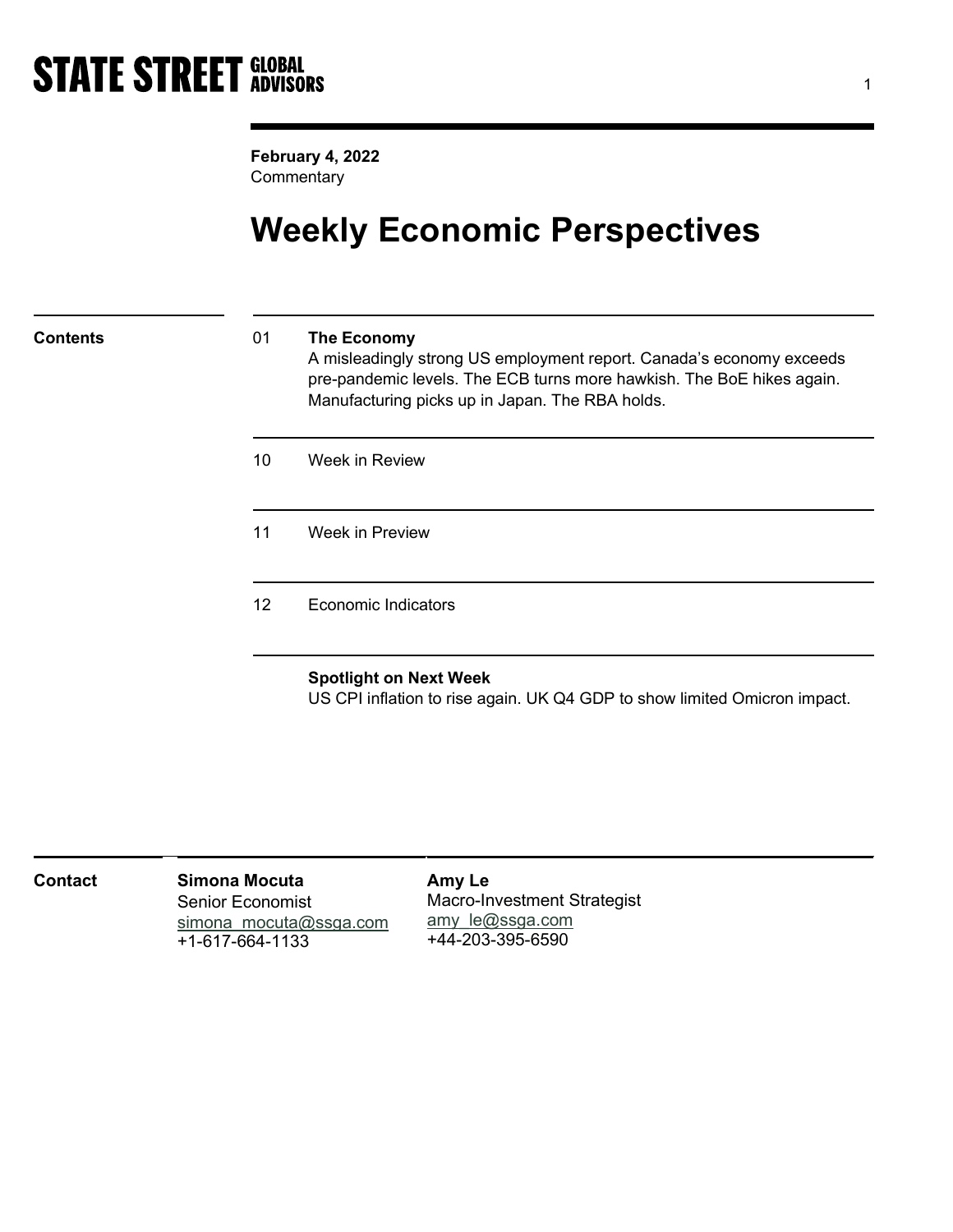| The Economy | Another tumultuous week in both macro and markets.                                                                                                                                                                                                                                                                                                                                                                                                                                                                                                                                                                                                                                                       |
|-------------|----------------------------------------------------------------------------------------------------------------------------------------------------------------------------------------------------------------------------------------------------------------------------------------------------------------------------------------------------------------------------------------------------------------------------------------------------------------------------------------------------------------------------------------------------------------------------------------------------------------------------------------------------------------------------------------------------------|
| Global      | <b>Global manufacturing activity</b> remains extremely robust. Admittedly, in the United<br>States, the ISM manufacturing index touched a fourteen-month low, but at 57.6 it<br>remains ensconced into robust expansion territory. In the eurozone and Japan activity<br>improved during the month. The eurozone manufacturing PMI rose 0.7 point to 58.7,<br>while the Japanese index gained 1.1 point to 55.4, its highest level since 2014.                                                                                                                                                                                                                                                           |
| <b>US</b>   | Does the January payrolls report justify the surge in market-based expectations for<br>a 50 basis point rate hike in March? We think not. Why? Admittedly, the top line<br>looked like a major upside surprise since the 467,000 jobs added were nearly twice<br>the highest pre-release forecast and nearly four times the Bloomberg consensus. But<br>that strength was overwhelmingly the result of benchmark revisions. On one hand,<br>new seasonal adjustment factors altered the employment performance over the<br>course of 2021, with gains earlier in the years now much smaller than initially reported<br>and a lot more strength at year end. For example, payrolls estimates for June and |

estimates were revised up by 709,000.



Figure 1: Hopeful Improvement In US Labor Force Participation

Updated population estimates also drastically altered the household survey figures in the January report, with the labor force revised higher by over 1.5 million and employment revised higher by almost 1.5 million. The labor force participation rate was lifted by 0.3 percentage points to a Covid era high of 62.2%. This could be read as evidence that the end of supplemental unemployment benefits did, actually, have a positive impact on participation since that is now shown to have risen half a percentage point since October, whereas it mere gained two tenths over the previous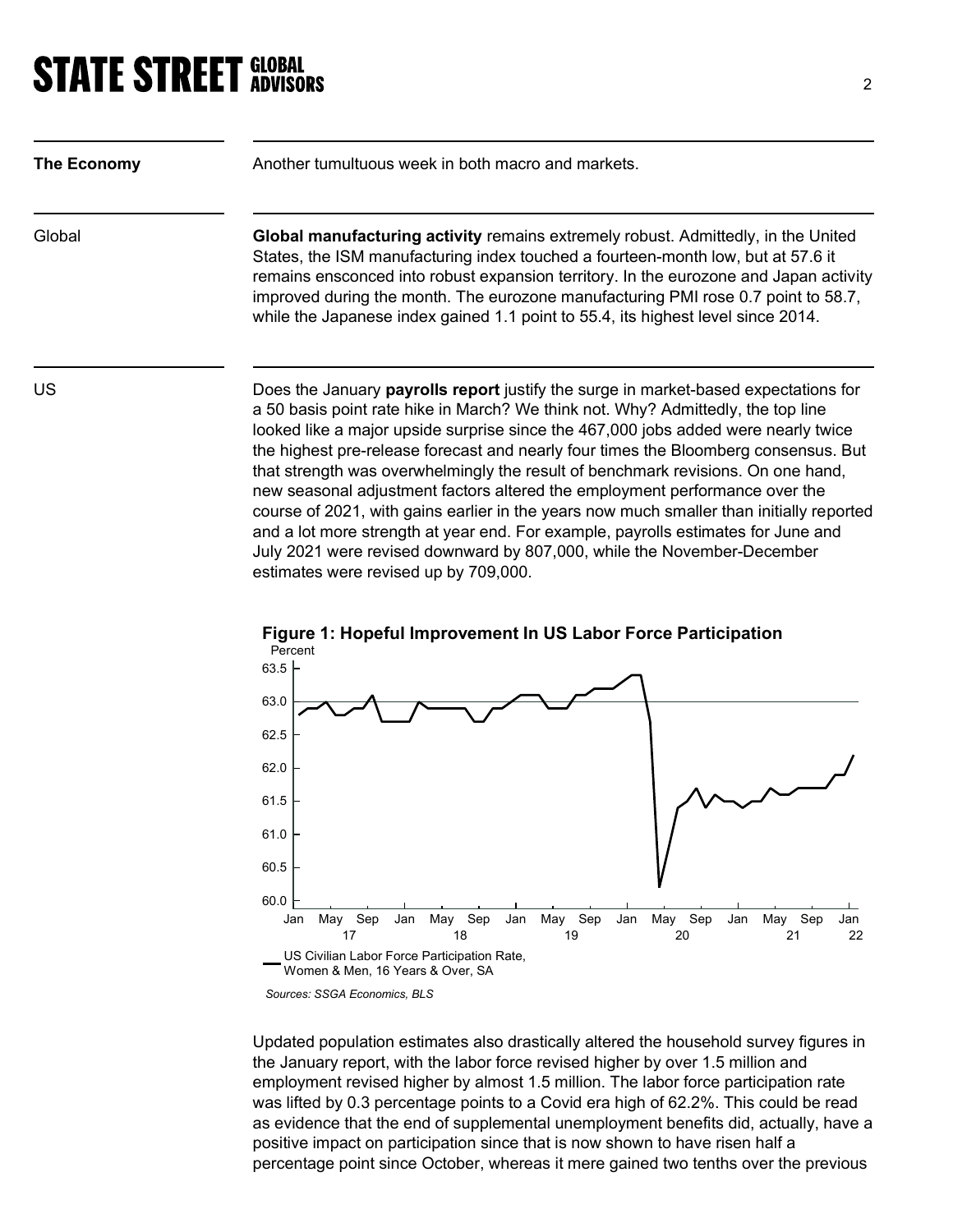ten months combined. Whether this means less room for further gains or more optimism that further improvement is possible remains in the eye of the beholder. We favor the second interpretation. The unemployment rate rose a tenth to 4.0%.

Massive revisions aside, the strangest thing about the January report was the lack of discernable impact from Omicron in the jobs figures. That stands in sharp contrast not only to the prior US experience, but also to Canada's experience, where there was a sharp pullback in employment as a result of the Omicron wave (see below). Meanwhile, the US data—especially the services component—betrayed none of that. Services added just as many jobs in January as in December, with trade and transportation up 132,000 (from 85,000 in December) and leisure and hospitality up 151,000 (from 163,000 in December). Can we admit to some skepticism here?...Oddly enough, it was the goods producing sector of the economy where job gains slowed to a near-standstill in January, with construction down 5,000 and manufacturing gains slowing to 13,000. The relative performance between goods and services completely contradicts the signals from the respective ISM surveys, where services employment moderated but manufacturing employment accelerated in January. Maybe we should need to step back and await next month's revisions! There was one part of the report that betrayed an Omicron impact and that was the hours data, which were noticeably softer. The average workweek declined by six minutes and the manufacturing workweek declined by twelve. The aggregate hours index, which should be viewed as a measure of overall labor effort in the economy, declined by 0.3%, the first retreat in almost a year. This will partly offset the boost from nominal wage gains in respect to January wage and salary income.

Wages were robust in the aggregate but more mixed in the details than they've been in some time. Overall average hourly earnings rose a strong 0.7%, whereas earnings for production and non-supervisory employees were unchanged. The latter is a bit puzzling and marks the weakest reading since February 2021. Even so, both measures of wage inflation accelerated on a y/y basis, with the former now at 5.7% y/y and the latter at 6.9% y/y.

Nonfarm business productivity has swung around wildly during Covid, reflecting the massive shifts in GDP growth from one quarter to the next. No single data print can therefore be looked at in isolation, nor should it be seen as portending a new trend. So with the fourth-quarter data, which showed a 6.6% surge in non-farm productivity (saar) following a 5.0% contraction in the third. Nonfarm output rose 9.2%, employee hours rose 2.4%, and compensation per hour rose 6.9% (all annualized). Unit labor costs rose just 0.3% but non-labor unit costs surged 19.6% (annualized). In theory, high and rising labor costs should incentivize firms to substitute capital for labor, driving productivity gains over time. But that process takes years to play out so even if such a shift occurs as we expect, it will not become evident quickly. Still, there was one comment in the ISM services report that caught our eye in this regard and may suggests that firms are starting to weigh this very possibility: "We will be forced to upgrade some equipment that is less reliant on labor". This bears close watching going forward. A pickup in productivity is the one scenario that could favorably reconcile high nominal wages with stable inflation.

Service activity moderated in January, but remains quite robust historically. The non-manufacturing ISM index retreated another 2.4 points to 59.9, the first sub-60 reading since February 2021. The business activity metric (the old headline) dropped 8.4 points, also to 59.9 and also the first sub-60 print in eleven months. Import orders plunged a record 15.6 points to a contractionary 45.9 level, the lowest since May of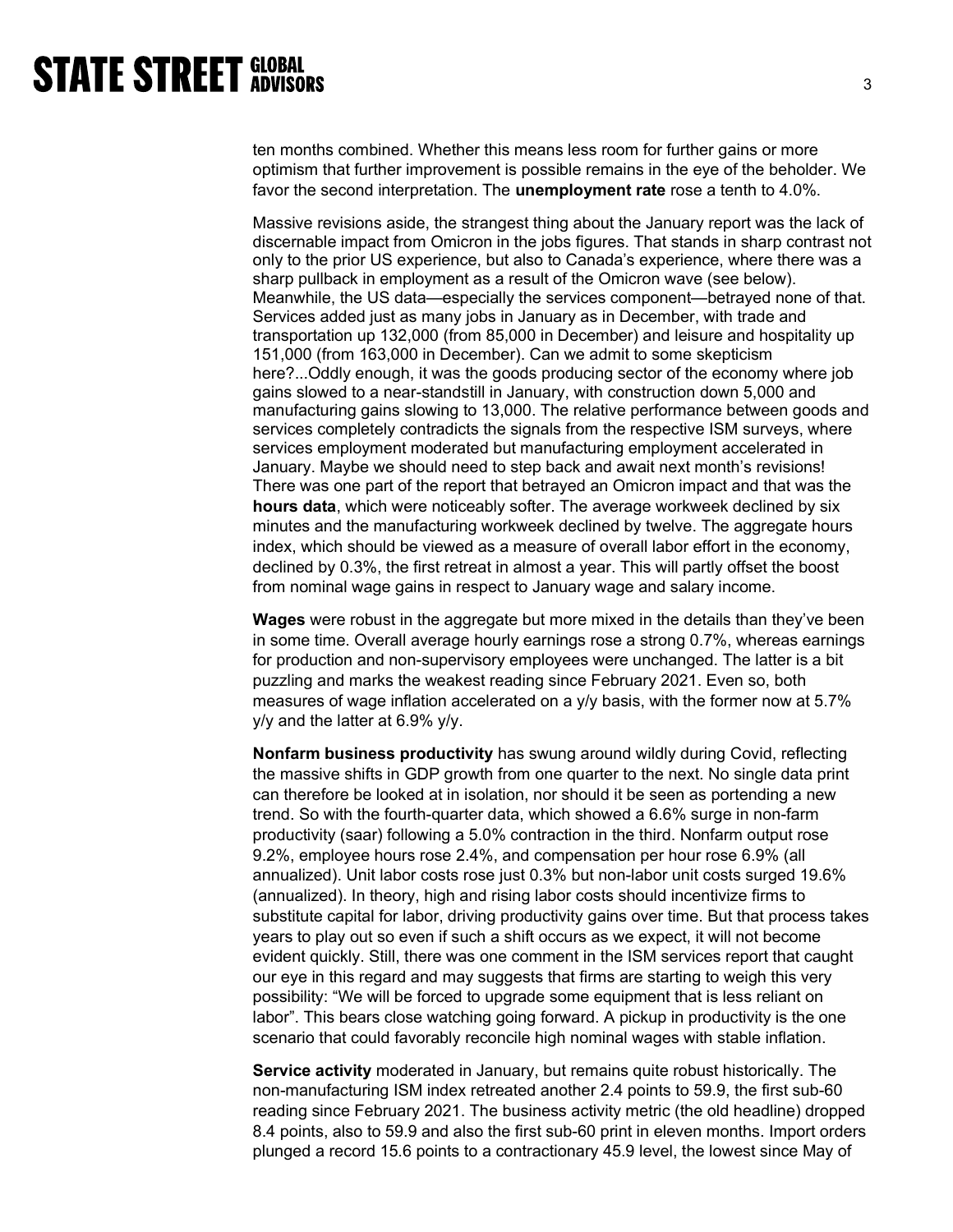2020. Employment grew at a slower rate (down 2.4 to a seven-month low of 52.3). The inventory situation doesn't seem to be deteriorating anymore, though neither is there evidence of outright improvement. But inventory sentiment now stands at the highest level since last March (albeit still "too low") and inventories declined at the slowest pace since June. Inflationary pressure remain acute, with the price metric barely off record highs.

A high level of vacancies is typically a positive indicator of robust labor demand, but there comes a point when we get too much of a good thing…Sadly, we've been at that point for almost half a year now as near-record vacancies look increasingly as un-fill-able positions, rather than positions poised to be filled imminently. Job openings remained extremely high at 10.9 million in December, almost perfectly in line with the six-month average. Hiring retreated again—and has been retreated fairly steadily since the recent June peak, but remain strong at 6.3 million. And yet, much of this hiring seems to be about filling a perpetually leaking vessel, since quits remain extremely high at 4.3 million. In other words, the hiring we are seeing is not so much about net new additions, but rather, keeping up with churn. Good for job seekers, not so good for hiring managers, and not the best scenario for income growth, either.

The 20.9% jump in motor vehicle sales in January—to 15.04 million saar—was great news and a strong positive indicator for the retail sales print. Indeed, this was the highest level of sales since June. The even better news is what this improvement suggests for global supply chains. That more cars are now available (lack of inventory had been the big constraint on sales for many months) could indicate that the supply chains are starting to more meaningful normalize. If so, it would be not a moment too soon. It remains to be seen whether this would translate into any visible easing of price pressures in a few months' time. No guarantees, but reason to hope, at least!

nada The economy exceeded pre-pandemic levels for the first time in November, bolstering a strong Q4 although December activity was muted due to the emergence of Omicron variant. The economy outperformed market expectations, growing 0.6% in November, following a 0.8% increase in October. Both services-producing (+0.6%) and goodsproducing (+0.5%) were up in November, with increases seen in 17 of 20 sectors. Wholesale trade grew 2.8% in November, the largest monthly growth rate since July 2020. Manufacturing grew 1.4% in November driven by broad-based growth as both durable-goods (+1.8%) and non-durable goods (+1.0%) were up. Accommodation and food services rose 3.4% in November, following two consecutive months of decline, as both subsectors expanded. Other sectors include public (+0.3%), construction (+0.5%), agriculture, forestry, fishing and hunting (+5.5%) also outperformed. In contrast, mining, quarrying, and oil and gas extraction decreased 1.8% in November, down for the first time in seven months. Utilities also contracted 1.5% in November. Economic activity is now 0.2% above February 2020 levels. Although preliminary reading for December indicated a flat growth, advance data suggested that we are likely to see an increase of 1.6% in Q4 GDP. Given strict restrictions implemented to contain the spread of Omicron variant, we would expect GDP to decline in January before the economy bounce back strongly in February and March as restrictions are lifted.

> January's labor market data is weaker than expected as employment fell by 200,000 (-1.0%) but it is not a surprise. Although the unemployment rate jumped to 6.5%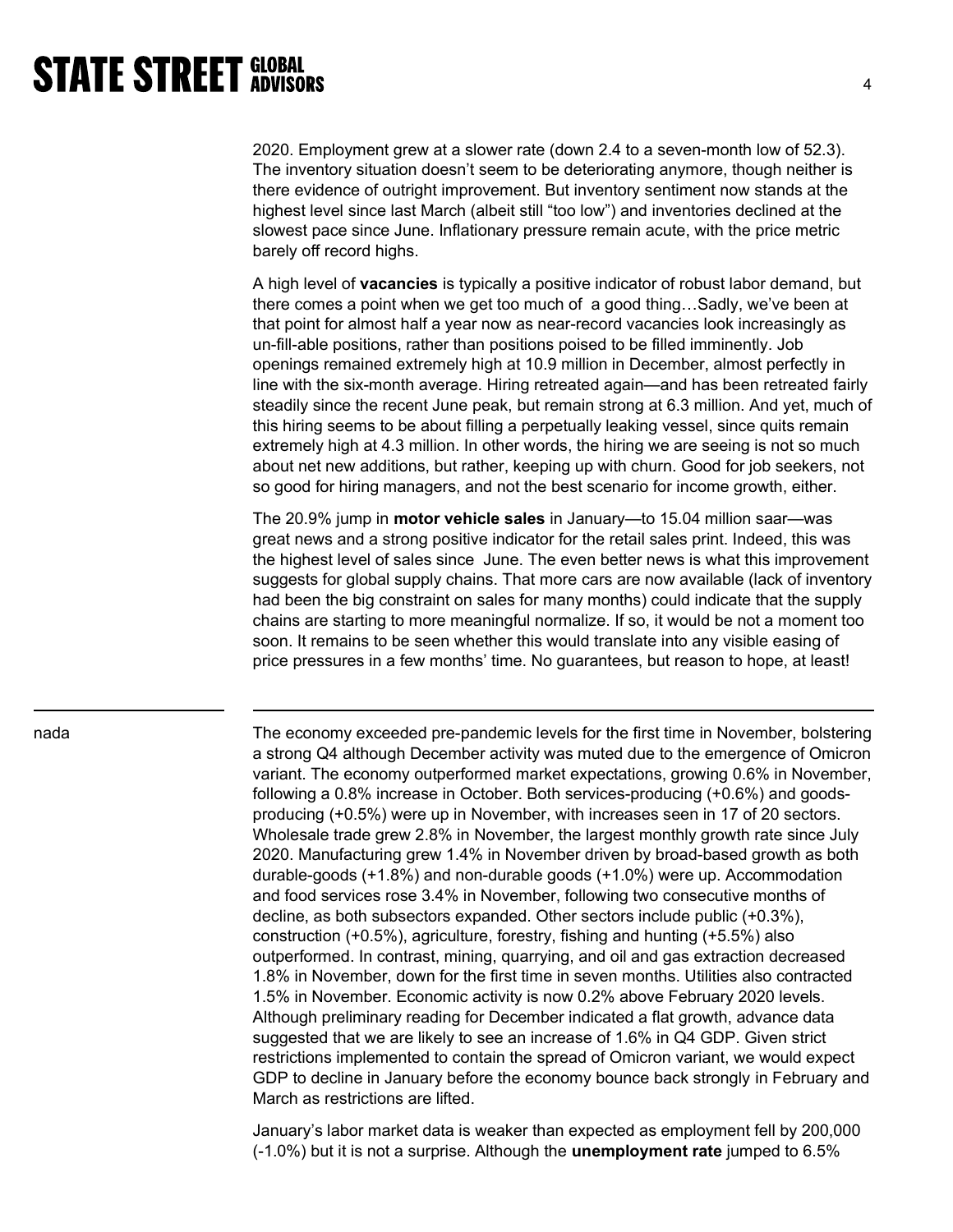from 6.0% in December, the good news is the jobs loss, the biggest since January 2021, was mainly driven by many jurisdictions implementing stricter public health measures. Accommodation and food services was the hardest-hit industry. Employment decline was broad-based, with part-time losing 117,000 jobs (-3.3%) and full-time shedding 83,000 jobs (-0.5%). Given very strong labor data ahead of new lockdowns in December and January, we expect the labor market will return quickly once restrictions are lifted in February and March. While the Bank of Canada (BoC) maintained its policy rate at 0.25%, it has removed exceptional forward guidance on policy interest rates, judging that economic slack had been fully absorbed. We do not think that weak labor data in Jan will have a significant impact on the BoC's decision for the first rate hike, which likely to be happen in their March meeting.

The issuance of building permits decreased 1.9% in December, following an increase of 7.6% in November, as both the residential and non-residential sectors posted declines. The residential permits decreased 2.7% following a strong November (+13.3%). There were lower intentions for the multi-family (-6.0%), while single-family home intentions rose slightly (+1.3%). The value of commercial permits fell by 7.9% while institutional permits increased 17.2%.

UK The Bank of England (BoE) struck a pretty hawkish tone at the February 3 meeting. Not only did the BoE raise interest rates by 0.25 percentage point to 0.5%, initiating the process of balance sheet reduction, but nearly half the MPC members wanted a bigger increase to contain rampant price pressures. It was surprising to see that four out of the nine MPC members voted to increase rates to 0.75% , which if happened, would be the biggest rate increase since the BoE became operationally independent in May 1997. Clearly, the BoE sees the need to act pre-emptively to fight the current high inflation rates, particularly when labor market is strong and the impact of Omicron variant on the economy is expected to be modest. The latest rate rise is very likely to be followed by a few more hikes. Currently, market expects there will be five additional hikes, but that may overestimate the extent of tightening required. For now, we expect that the BoE will hike three more times this year, with March next.

> The bank updated its forecasts, with central projections for activity and inflation conditioned on a market-implied path for the Bank Rate that reaches around 1½% by mid-2023. The bank staff projected consumer price inflation, which was 5.4% in December, to peak at around 7.25% in April, reflecting high energy and goods prices. This projection is around 2 percentage points higher than November's projections, and nearly four times of the inflation target of 2%. Upward pressures on CPI inflation are expected to dissipate over time, with CPI inflation back to a little above the 2% target in two years' time and to below the target by a greater margin in three years.

GDP is expected to have fallen by around ½% in December but to have risen by just over 1% during 2021 Q4. Bank staff expected GDP to recover further in February and March and the economy to return to its pre-pandemic level by the end of Q1. Bank staff also expected the unemployment rate to fall further to 3.8% in 2022 Q1, with a small margin of excess demand across the economy. However, the bank said that beyond the near term, GDP growth is expected to be quite muted, and unemployment rate is expected to rise to 5% and excess supply would be around 1% by the end of the forecast period. This projection is one of the reasons that made us to suspect that the BoE might follow a less aggressive tightening path than what market expected.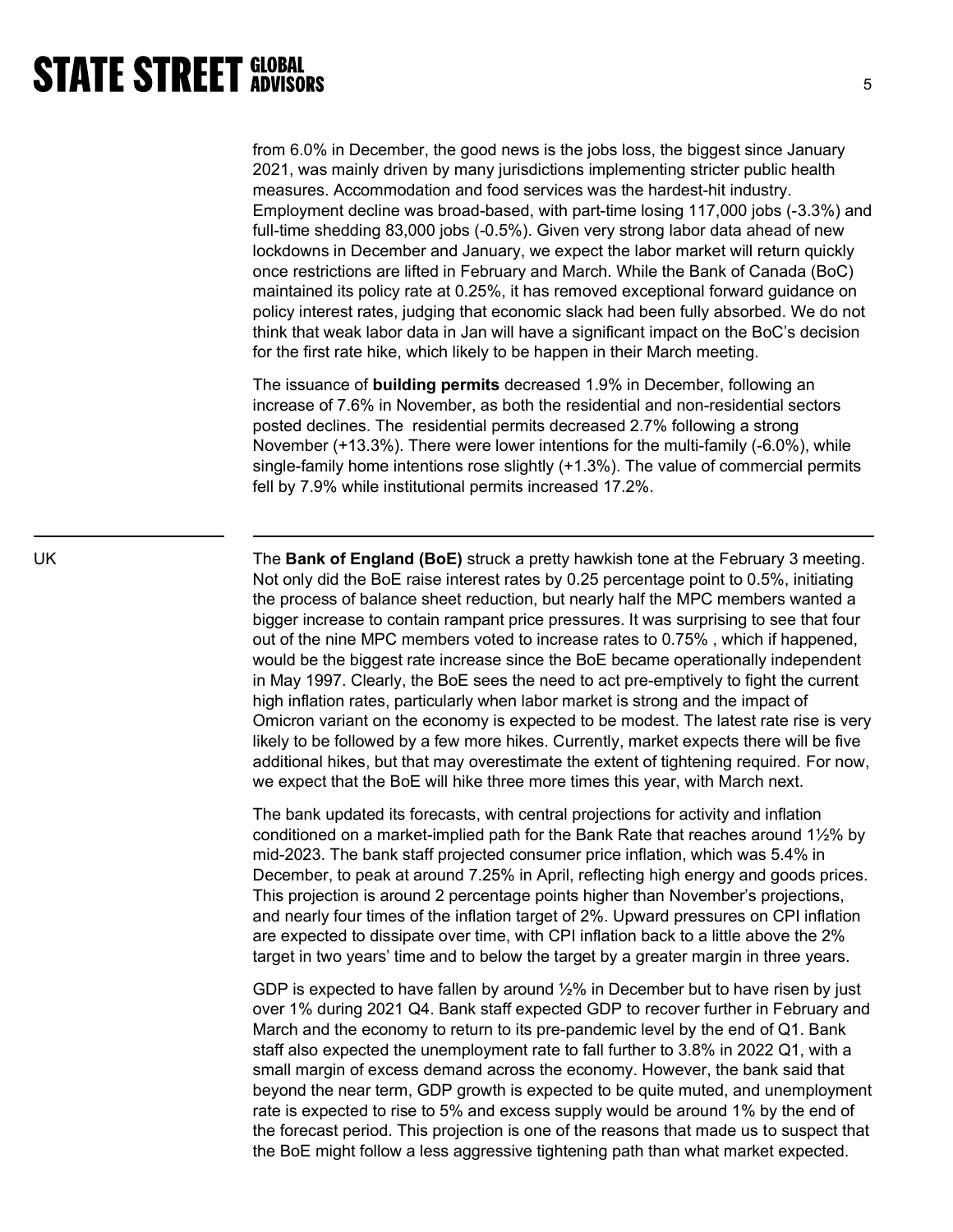During the meeting, the BoE also announced unwinding of its asset purchases which would start in March. The Bank would begin to reduce the stock of UK government bond purchases, financed by the issuance of central bank reserves, by ceasing to reinvest maturing assets. Consistent with that, the 27.9 billion pounds of proceeds will not be reinvested next month. The BoE also decided to reduce the stock of sterling non-financial investment-grade corporate bond purchases, and the detailed program of corporate bond sales is expected to be announced within three months. The MPC reaffirmed that bank rate remained the preferred tool and the bank will consider actively selling UK government bonds only once the Bank Rate has risen to at least 1%, and depending on economic conditions at the time.



Figure 2. BoE's Back-to-Back Rate Hikes To Curb Surging Inflation

UK manufacturing continued to strengthen at the start of 2022, with strong growth in employment and output. The final reading of **manufacturing PMI** outperformed expectations, fell slightly to 57.3 in January, from 57.9 in December and exceeded last week's preliminary reading of 56.9. This is twentieth consecutive month that the index remained above the 50 threshold. Production volumes rose for the twentieth successive month in January while employment rose for the thirteenth consecutive month, with the rate of expansion the second-steepest in 11 years. New order growth slowed down but improvements in export orders balanced out weak rise in domestic market. There are some signs that some stubborn supply chain pressures have started to ease, contributing to the slower pace of costs increase. Input price inflation remained elevated but the rate of increase eased to a nine-month low.

Services sector has recovered from the hit of Omicron variant quicker than expected. Final reading of services PMI rose to 54.1 in January from December's 10-month low of 53.6 , in contrast to earlier flash estimate showing the index down to 53.3. While output growth remained weaker than seen on average in 2021, total new business growth rose sharply in January. Export sales also rebounded at the start of the year, albeit at marginal growth rate. Strong increase in new orders and pick-up in growth expectations for the next twelve months led to another robust rise in employment. However, inflation remains as a concern, with input cost inflation accelerating again in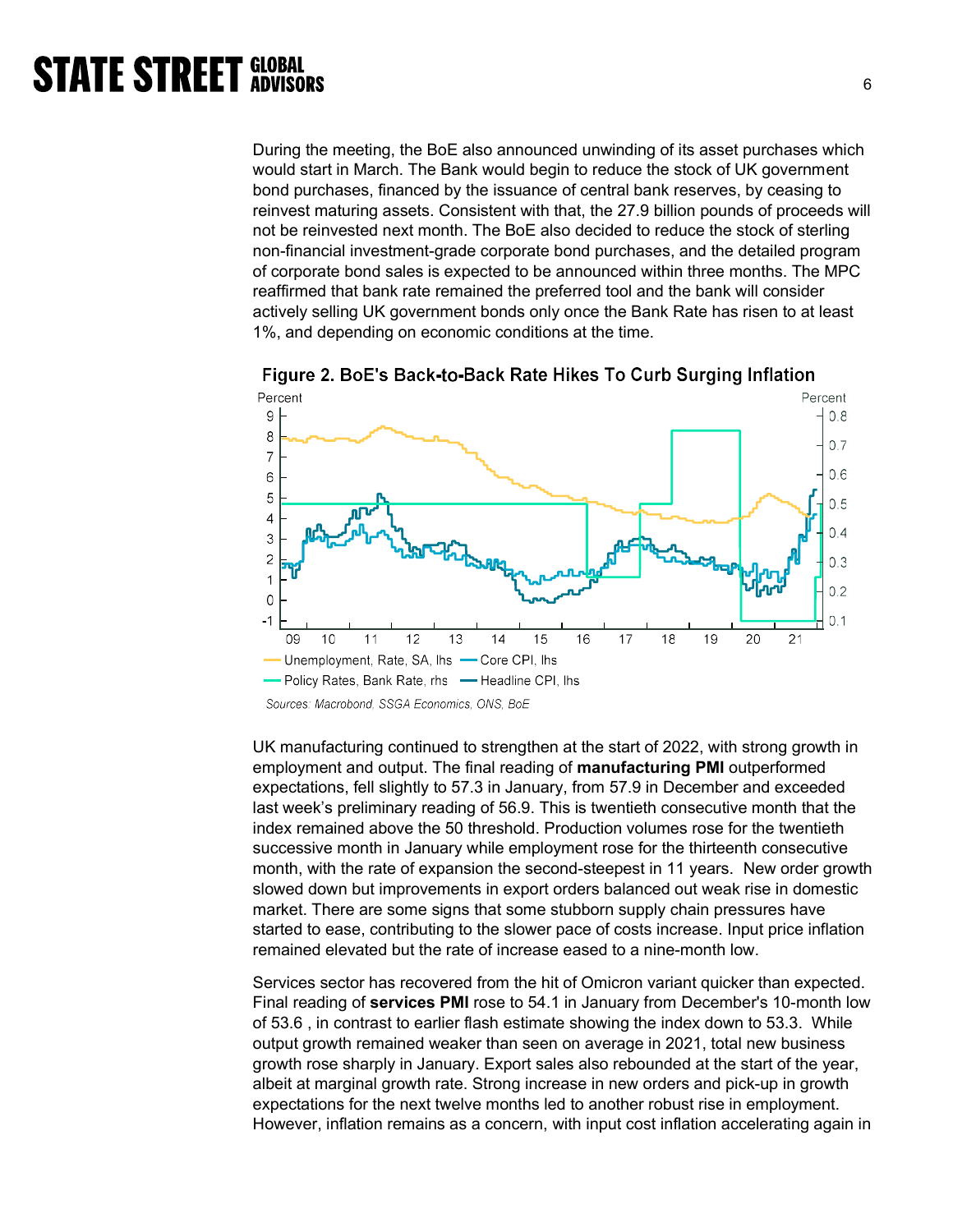January and prices charged increasing at the fastest rate since the index began in July 1996.

The impact of Omicron variant on housing market seems very limited. Mortgage approvals rose to 71,015 in December from 67,859 in November, well above market expectations of 65,900, underlying the strength in the UK housing market. Despite the rising interest rates and higher inflation rates affecting real income, housing demand has been proven extremely robust. The Nationwide house price index also increases 11.2% y/y in January, the biggest annual increase since June 2020.

Eurozone Given the realities on the ground, the **ECB** had no option but to acknowledge that "inflation has risen sharply in recent months and it has further surprised to the upside in January". But it is not yet clear how big of a hawkish tilt this is meant to indicate. For the time being, all we got was a reinforcing of the decisions taken in December, namely to end PEPP purchases in March and to advance with the "step-by-step reduction in asset purchases" under the APP. Monthly purchases will decline from €40 billion in the second quarter to €30 billion in the third; from October onwards they will decline to €0 billion "for as long as necessary to reinforce the accommodative impact" of interest rates. We were reminded that "the Governing Council expects net purchase to end shortly before it starts raising the key ECB interest rates". While many observers are now calling for a rate hike in Q4, that last sentence suggests that, on current schedule, that timeline will be difficult. Given the plan to scale down purchases on a quarterly basis, it seems reasonable to assume that the Council anticipates making the last purchase under APP in December, suggesting an early 2023 rate hike. That's our take-away from this week's ECB meeting, but of course things may indeed be brought forward if dynamics change.

> That said, we truly do not envy the ECB. While inflation is indeed exceedingly high from a historical perspective, little of that surge is due to excess demand or elevated wage inflation (there is little evidence of the latter so far, unlike in the US and UK). It is primarily a supply shock that will induce a certain degree of demand destruction on its own, so it is understandable that the ECB may not be in a rush to worsen that dynamic. Not to mention that rate hikes will do nothing to alleviate supply challenges around energy. With that in mind, we concur with the ECB's decision to let things play out for now.

> After two impressively strong quarters, the eurozone economy slowed in the last three months of 2021, but still managed to expand 0.3% compared with the prior three months. No details are available so far, but negative impact from Omicron and persistent supply chain troubles are evident. Fourth quarter real GDP stood 4.6% higher than a year earlier. Spain, Portugal, and Sweden delivered the strongest performance during the fourth quarter, while Austria, Germany, and Latvia were the laggards with outright GDP contractions.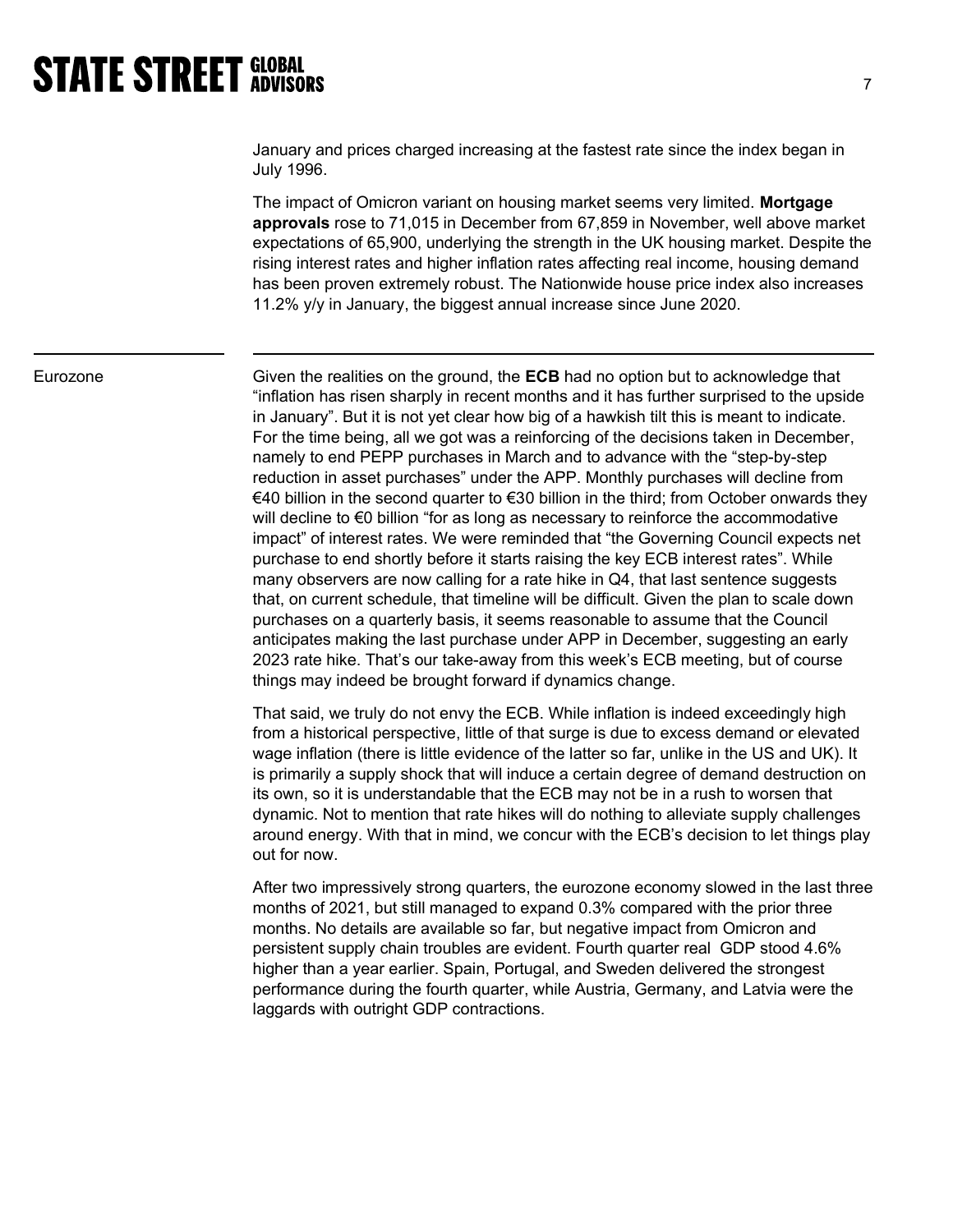

Figure 3: Eurozone Growth Slows Markedly In Q4

Sources: SGA Economics, INSEE, Istat, Eurostat, DESTATIS

There has been no shortage of disappointing German data of late, so the 5.5% plunge in real retail sales (excluding cars) in December—though considerably worse than expected—wasn't as much of a shocker as it might have been. Unsurprisingly given the magnitude of the decline, sales fell across all categories, including food. But it was the nearly 17% plunge in clothing and shoes sales and the nearly 10% fall in information technology that really stood out. Sales were flat y/y and rose a mere 0.9% on average in 2021 as a whole. That seems even more dismal given that retail sales managed a much healthier 4.1% advance in 2020…Inflation seems to have been even more deadly to German retail sales than Covid was last year!

Japan Aside from the manufacturing PMI data, which surprised positively, most of the other data flow this week was on the soft side. Industrial production and retail sales declined 1.0% each in December, although they remained 2.7% and 1.4% higher, respectively, than in December 2020. Industrial production rose 6.5% in 2021, while retail sales rose 2.0%.

Australia The **RBA**'s bond buying program is coming to an end next week. We suspect the RBA will deliver at one (possibly two) rate hikes before the year is out, but for the time being there is no sense of urgency to signal anything in that regard. That's largely because the macro situation is not much different from a few months ago. Specifically, Omicron "has affected the economy, but it has not derailed the economic recovery". Wage inflation "has picked up but, at the aggregate level, has only returned to the relatively low rates prevailing before the pandemic.". Where there has been some divergence from RBA's expectations has been in regard to inflation, but even there, neither is the picture dramatically different, nor is it expected to become so. "Inflation has picked up more quickly than the RBA had expected, but remains lower than in many other countries." The RBA acknowledges considerable uncertainties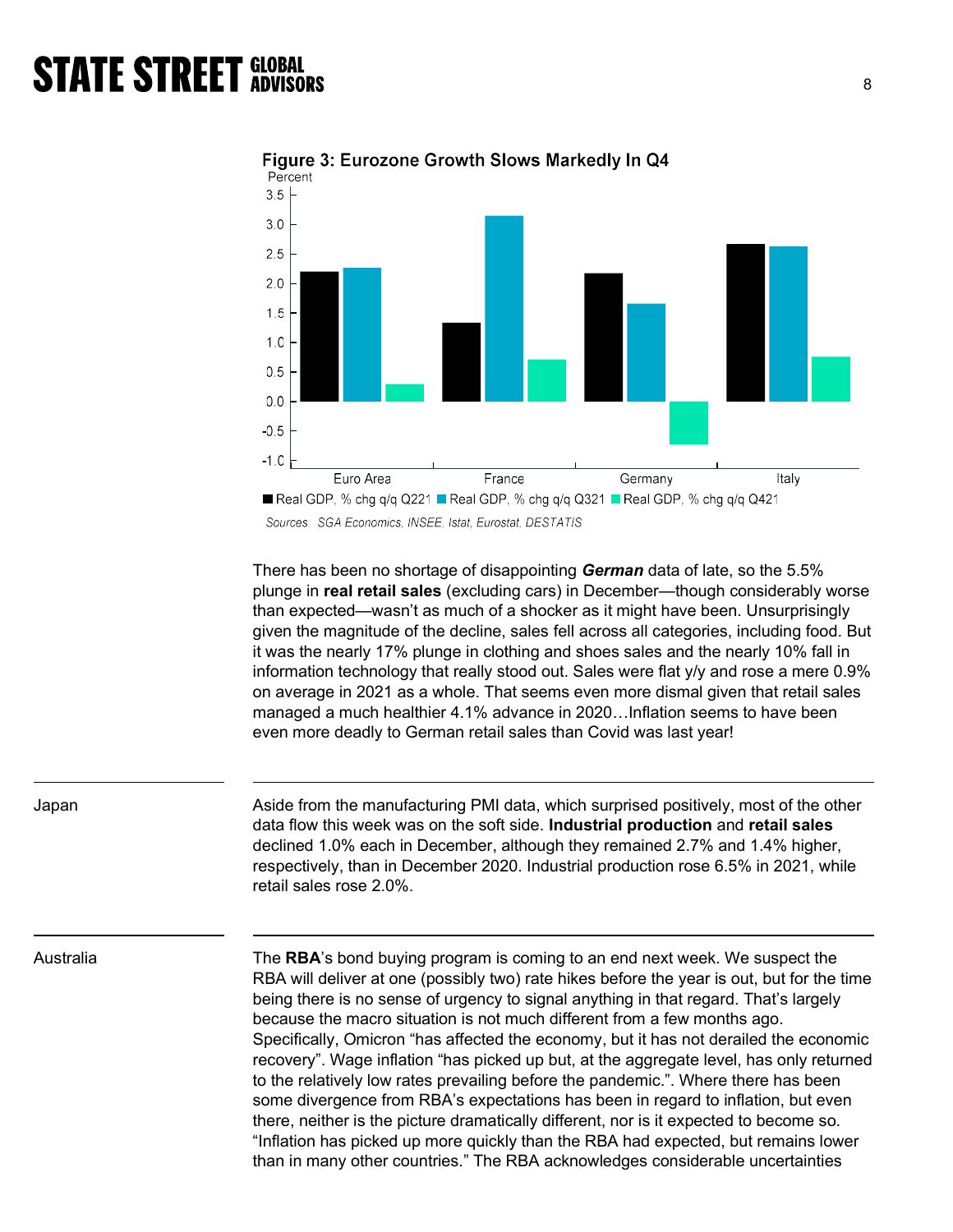around inflation, but unless and until there is clear evidence of stronger wage growth, it has no reason to panic. It was notable how openly the RBA acknowledged that the decision to end QE followed "a review of the actions of other central banks", in addition to the obvious domestic considerations. Given that said foreign central banks are already or are about to embark in considerable rate hiking, one can't help but wonder how big of a role that would play in RBA's rate decisions later this year. We think they matter and will contribute to an incoming hawkish tilt down the line, but there is no need for the RBA to signal that already.

Following three consecutive monthly gains—the last two of which were quite spectacular—it was not a surprise to see retail sales retreat in December. Given the surge in Omicron cases, we wouldn't consider the 4.4% decline in nominal sales particularly worrisome, although it was worse than consensus expectations. Unsurprisingly, the patterns were reversed from the prior couple of months, with food sales up 2.2% and clothing sales down sharply after spectacular gains previously. Total sales were still up 4.8% y/y.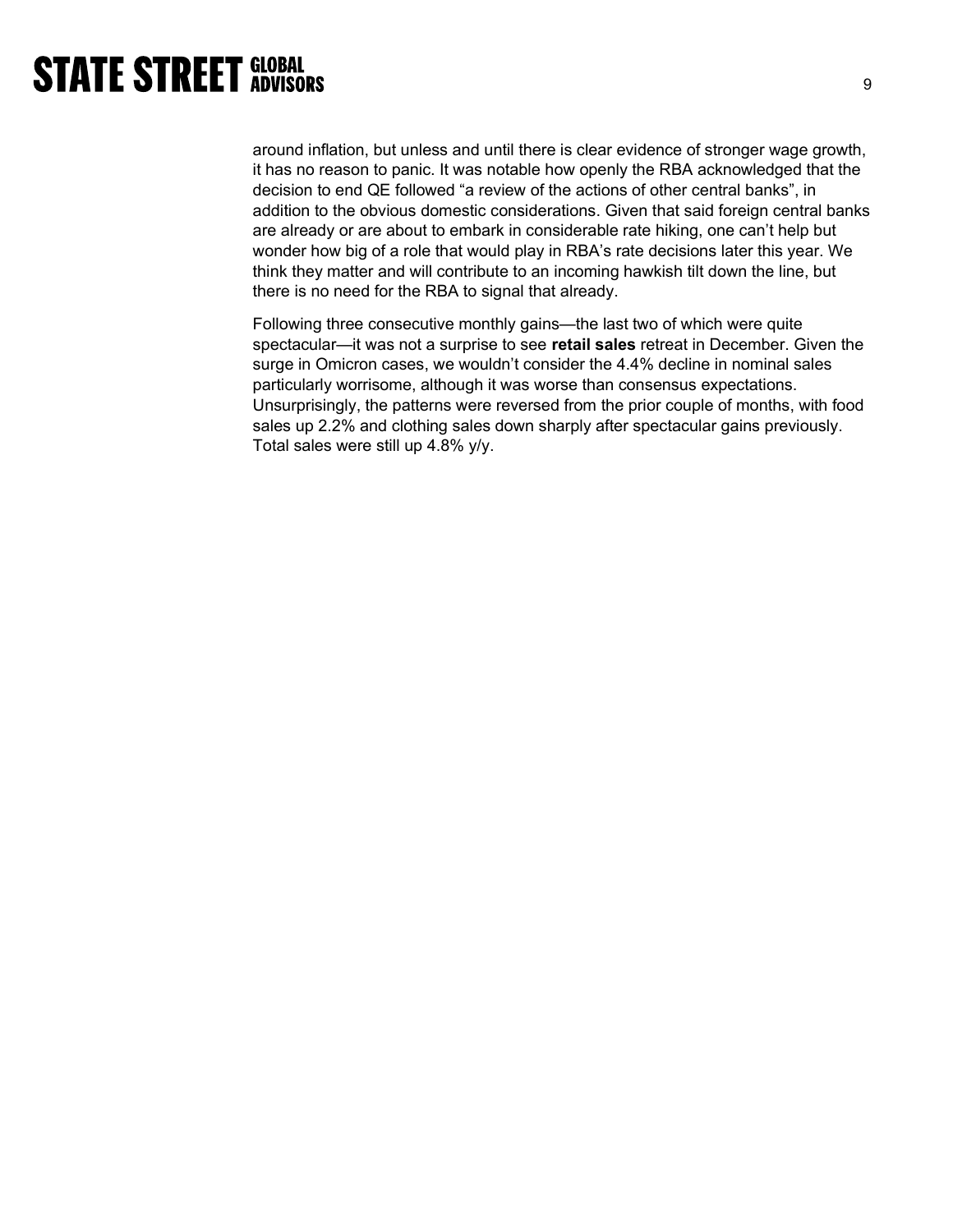# **STATE STREET GLOBAL STATE STREET GLOBAL**

## Week in Review (January 31- February 4)

| Country            | Release (Date, format)                     | Consensus | Actual  | Last                      | Comments                                        |
|--------------------|--------------------------------------------|-----------|---------|---------------------------|-------------------------------------------------|
|                    | Monday, January 31                         |           |         |                           |                                                 |
| EC                 | Q4 GDP (q/q, advance)                      | 0.4%      | 0.3%    | $2.3\%$ (1)               | Major cross-country divergence.                 |
| GE                 | CPI (Jan, y/y, prelim)                     | 4.3%      | 4.9%    | 5.3%                      | Little reprieve; energy a big challenge.        |
| IT                 | Q4 GDP (q/q, prelim)                       | 0.5%      | 0.6%    | 2.6%                      | Encouraging.                                    |
| JN                 | Industrial Production (Dec, m/m, prelim)   | $-0.6%$   | $-1.0%$ | 7.0%                      | Up 2.7% y/y.                                    |
| JN                 | Retail Sales (Dec, m/m)                    | 0.3%      | $-1.0%$ | 1.3% $($ $\uparrow$ )     | Up 1.4% y/y.                                    |
| <b>JN</b>          | Consumer Confidence Index (Jan)            | 37.0      | 36.7    | 39.1                      | Brief downturn or something more?               |
| <b>JN</b>          | Unemployment Rate (Dec)                    | 2.8%      | 2.7%    | 2.8%                      | Low, but still 50 bp higher than pre-Covid.     |
|                    |                                            |           |         |                           |                                                 |
|                    | Tuesday, February 1                        |           |         |                           |                                                 |
| US                 | ISM Manufacturing (Jan)                    | 57.6      | 57.6    | 58.8 $($ 1)               | Backlogs, supplier deliveries improving.        |
| US                 | JOLTS Job Openings (Dec, thou)             | 10,300    | 10,925  | 10,775 $($ $\uparrow$ )   | Too much of a good thing.                       |
| US                 | Wards Total Vehicle Sales (Jan, mil, saar) | 12.65     | 15.04   | 12.44                     | Proof that supply chains are improving.         |
| CA                 | GDP (Nov, m/m)                             | 0.4%      | 0.6%    | 0.8%                      | Good.                                           |
| UK                 | Mortgage Approvals (Dec, thou)             | 65.9      | 71.0    | 67.9 $($ $)$              | Strong.                                         |
| <b>UK</b>          | Manufacturing PMI (Jan, final)             | 56.9      | 57.3    | 57.9                      | <b>Robust</b>                                   |
| EC                 | Manufacturing PMI (Jan, final)             | 59.0      | 58.7    | 58.0                      | Encouraging.                                    |
| <b>GE</b>          | Retail Sales (Dec, m/m)                    | -1.4%     | -5.5%   | 0.8%                      | Painful!                                        |
| <b>GE</b>          | Unemployment Claims Rate (Jan)             | 5.2%      | 5.1%    | 5.2%                      | Labor market is fine.                           |
| GE                 | Manufacturing PMI (Jan, final)             | 60.5      | 59.8    | 57.4                      | Very strong.                                    |
| <b>FR</b>          | Manufacturing PMI (Jan, final)             | 55.5      | 55.5    | 55.6                      | Robust.                                         |
| IT                 | Manufacturing PMI (Jan)                    | 61.5      | 58.3    | 62.0                      | Still robust.                                   |
| IT                 | Unemployment Rate (Dec)                    | 9.2%      | 9.0%    | 9.1% $(1)$                | Healing.                                        |
| AU                 | <b>RBA Policy Meeting</b>                  | 0.10%     | 0.10%   | 0.10%                     | At least one hike seems likely before year-end. |
|                    | <b>Wednesday, February 2</b>               |           |         |                           |                                                 |
| CA                 | Building Permits (Dec, m/m)                | n/a       | $-1.9%$ | $7.6\%$ (1)               | Poor performance.                               |
| IT                 | CPI NIC incl. tobacco (Jan, y/y, prelim)   | 3.5%      | 3.8%    | 3.9%                      | High, but could be worse.                       |
| AU                 | NAB Business Confidence (Q4)               | n/a       | 18      | $-2(\downarrow)$          | Welcome bounce.                                 |
|                    | Thursday, February 3                       |           |         |                           |                                                 |
| US                 | Nonfarm Productivity (Q4, prelim)          | 2.5%      | 6.6%    | $-5.0\%$ (1)              | Misleadingly strong, but reasons to hope.       |
| US                 | Initial Jobless Claims (29-Jan, thou)      | 240       | 238     | 261 $($ $\uparrow$ )      | Moving sideways.                                |
| US                 | Continuing Claims (22-Jan, thou)           | n/a       | 1,628   | 1,672 $(1)$               | Very low.                                       |
| US                 | ISM Services (Jan)                         | 59.2      | 59.9    | 62.3 $(1)$                | Still very robust.                              |
| <b>US</b>          | Factory Orders (Dec)                       | 0.1%      | $-0.4%$ | 1.8% $(1)$                | A little soft.                                  |
| US                 | Durable Goods Orders (Dec, final)          | n/a       | $-0.7%$ | 3.2%                      | A little soft.                                  |
| UK                 | Services PMI (Jan, final)                  | 53.3      | 54.1    | 53.6                      | Outperformed                                    |
| UK                 | Bank of England Bank Rate                  | 0.50%     | 0.50%   | 0.25%                     | Three more hikes expected this year             |
| EC                 | Services PMI (Jan, final)                  | 51.2      | 51.1    | 53.1                      | Omicron impact.                                 |
| EC                 | <b>ECB Main Refinancing Rate</b>           | 0.00%     | 0.00%   | 0.00%                     | Inevitably more hawkish given inflation.        |
| <b>GE</b>          | Services PMI (Jan, final)                  | 52.2      | 52.2    | 48.7                      | Welcome improvement.                            |
| Friday, February 4 |                                            |           |         |                           |                                                 |
| <b>US</b>          | Change in Nonfarm Payrolls (Jan, thou)     | 175       | 467     | 510 $($ 1)                | Misleadingly strong. Benchmark revisions.       |
| US                 | Unemployment Rate (Jan)                    | 3.9%      | 4.0%    | 3.9%                      | Participation rate picking up.                  |
| CA                 | Unemployment Rate (Jan)                    | n/a       | 6.5%    | 6.0% (1)                  | Worse than expected but not a shock.            |
| <b>GE</b>          | Factory Orders (Dec, m/m)                  | 0.4%      | 2.8%    | 3.6% $(1)$                | Encouraging.                                    |
| FR.                | Industrial Production (Dec, m/m)           | 0.5%      | $-0.2%$ | $-0.5\%$ ( $\downarrow$ ) | Eh                                              |

Source: for data, Bloomberg<sup>®</sup>; for commentary, SSGA Economics.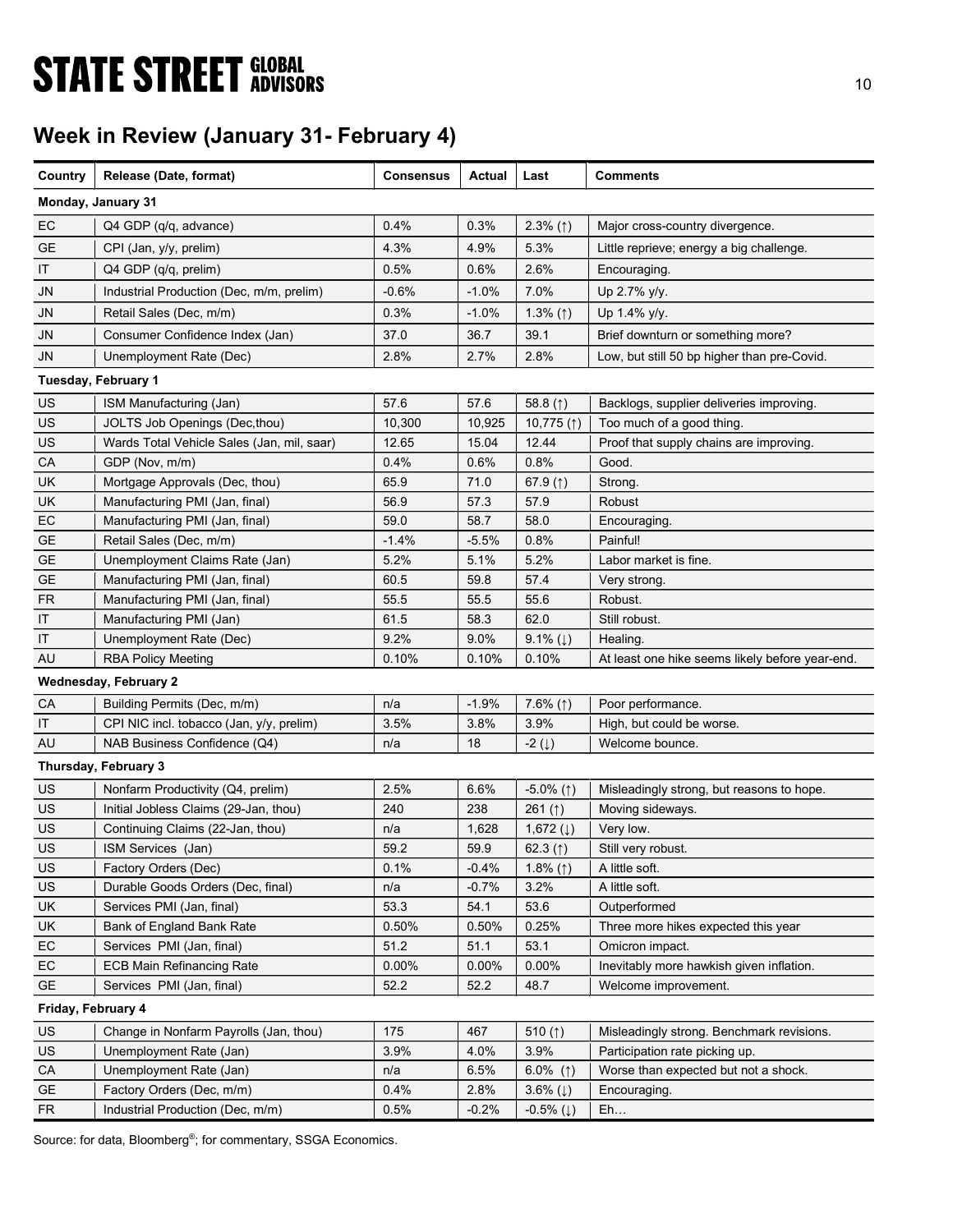# **STATE STREET GLOBAL STATE STREET GLOBAL**

## Week Preview (February 7 -February 11)

| Country             | Release (Date, format)                 | <b>Consensus</b> | Last    | <b>Comments</b>                               |
|---------------------|----------------------------------------|------------------|---------|-----------------------------------------------|
| Monday, February 7  |                                        |                  |         |                                               |
| <b>US</b>           | Consumer Credit (Dec, \$ bil)          | 25.0             | 39.99   |                                               |
| <b>GE</b>           | Industrial Production (Dec)            | 0.5%             | $-0.2%$ |                                               |
| <b>JN</b>           | Leading Index CI (Dec, prelim)         | 103.7            | 103.2   |                                               |
| <b>JN</b>           | Labor Cash Earnings YoY                | 0.9%             | 0.8%    |                                               |
| AU                  | Retail Sales Ex Inflation (Q4)         | 7.8%             | $-4.4%$ |                                               |
| AU                  | NAB Business Confidence (Jan)          |                  | $-12$   |                                               |
| Tuesday, February 8 |                                        |                  |         |                                               |
| US                  | NFIB Small Business Optimism (Jan)     | 97.5             | 98.9    | No breakthrough here; but no breakdown either |
| US                  | Trade Balance (Dec, S4 bil)            | $-83.0$          | $-80.2$ |                                               |
| IT                  | Retail Sales (Dec, m/m)                | $-0.2%$          | $-0.4%$ |                                               |
| AU                  | Westpac Consumer Conf Index (Feb)      | n/a              | 102.2   |                                               |
|                     | <b>Wednesday, February 9</b>           |                  |         |                                               |
| <b>FR</b>           | Bank of France Ind. Sentiment (Jan)    | 109              | 108     |                                               |
| IT                  | Industrial Production (Dec, m/m)       | $-0.9%$          | 1.9%    |                                               |
| <b>JN</b>           | PPI (Jan, y/y)                         | 8.2%             | 8.5%    |                                               |
|                     | Thursday, February 10                  |                  |         |                                               |
| US                  | CPI (Jan, y/y)                         | 7.3%             | 7.0%    | Will this mark the peak?                      |
| US                  | Initial Jobless Claims (05-Feb, thou)  | 235              | 238     |                                               |
| US                  | Continuing Claims (29-Jan, thou)       | 1,625            | 1,628   |                                               |
| US                  | Monthly Budget Statement (Jan, \$ bil) | 25.0             | $-21.3$ |                                               |
| Friday, February 11 |                                        |                  |         |                                               |
| US                  | U. of Mich. Sentiment (Feb, prelim)    | 67.5             | 67.2    |                                               |
| <b>UK</b>           | GDP (Q4, q/q, prelim)                  | 1.1%             | 1.1%    | Omicron impact expected to be modest.         |
| <b>UK</b>           | Industrial Production (Dec, m/m)       | 0.1%             | 1.0%    | Activity slowdown in December.                |
| <b>GE</b>           | CPI (Jan, y/y, final)                  | 4.9%             | 5.3%    |                                               |

Source: for data, Bloomberg<sup>®</sup>; for commentary, SSGA Economics.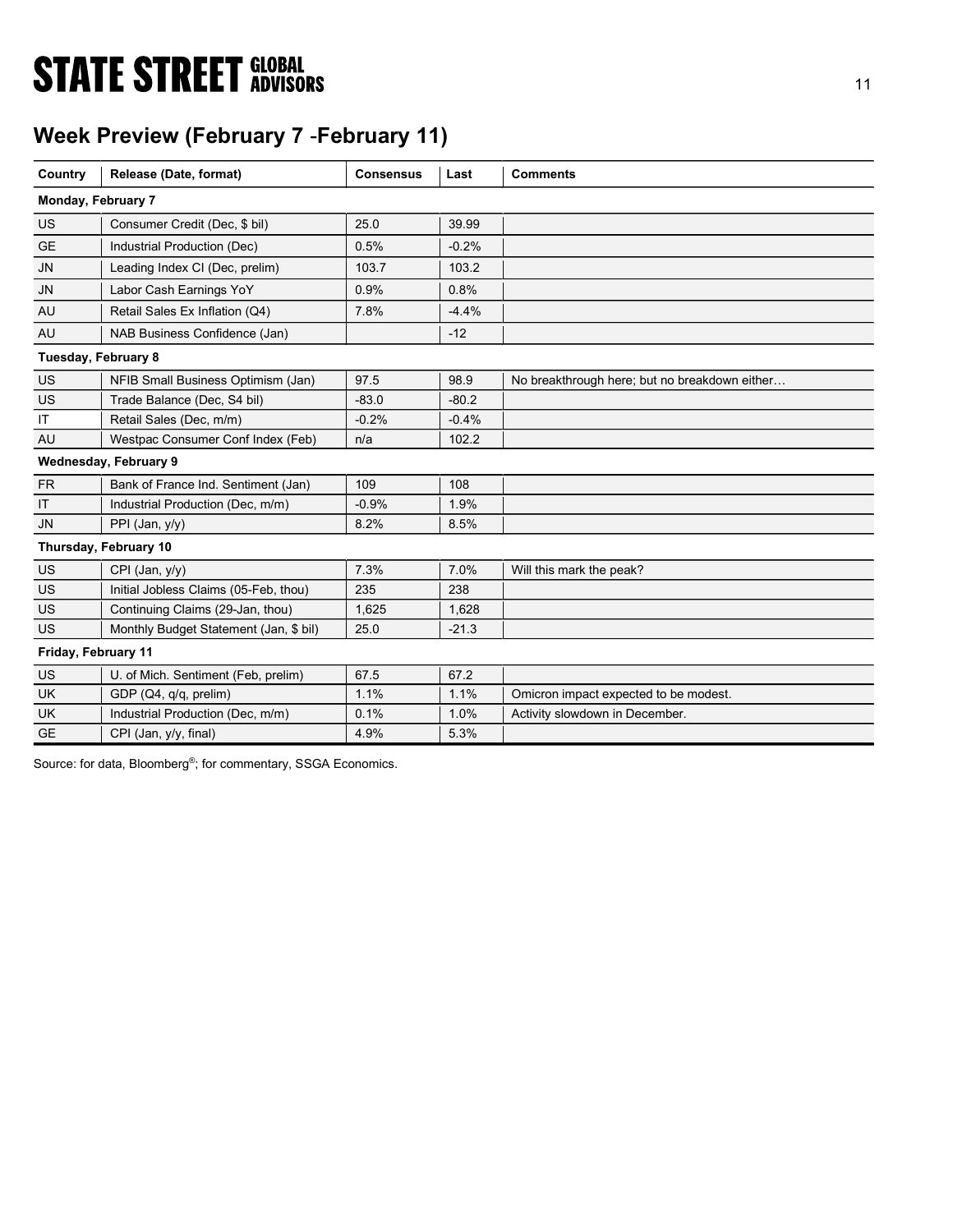### Economic Indicators

| <b>STATE STREET GLOBAL</b>                                    |                                               |                                  |               |               |               |              |              |              |                              |              |               |
|---------------------------------------------------------------|-----------------------------------------------|----------------------------------|---------------|---------------|---------------|--------------|--------------|--------------|------------------------------|--------------|---------------|
|                                                               |                                               |                                  |               |               |               |              |              |              |                              |              |               |
|                                                               |                                               |                                  |               |               |               |              |              |              |                              |              |               |
|                                                               |                                               |                                  |               |               |               |              |              |              |                              |              |               |
|                                                               |                                               |                                  |               |               |               |              |              |              |                              |              |               |
|                                                               |                                               |                                  |               |               |               |              |              |              |                              |              |               |
|                                                               |                                               |                                  |               |               |               |              |              |              |                              |              |               |
|                                                               |                                               |                                  |               |               |               |              |              |              |                              |              |               |
|                                                               |                                               |                                  |               |               |               |              |              |              |                              |              |               |
|                                                               |                                               |                                  |               |               |               |              |              |              |                              |              |               |
|                                                               |                                               |                                  |               |               |               |              |              |              |                              |              |               |
|                                                               |                                               |                                  |               |               |               |              |              |              |                              |              |               |
|                                                               |                                               |                                  |               |               |               |              |              |              |                              |              |               |
|                                                               |                                               |                                  |               |               |               |              |              |              |                              |              |               |
|                                                               |                                               |                                  |               |               |               |              |              |              |                              |              |               |
|                                                               |                                               |                                  |               |               |               |              |              |              |                              |              | 12            |
|                                                               |                                               |                                  |               |               |               |              |              |              |                              |              |               |
|                                                               |                                               |                                  |               |               |               |              |              |              |                              |              |               |
| <b>Economic Indicators</b>                                    |                                               |                                  |               |               |               |              |              |              |                              |              |               |
|                                                               |                                               |                                  |               |               |               |              |              |              |                              |              |               |
| <b>Central Bank Policy Targets</b>                            |                                               |                                  |               |               |               |              |              |              |                              |              |               |
| Region                                                        |                                               | Target                           |               |               |               |              |              |              | Year/Year % Change in Target |              |               |
|                                                               |                                               |                                  |               |               |               |              | Aug          | Sep          | Oct                          | Nov          | <b>Dec</b>    |
| <b>US</b>                                                     |                                               | Target: PCE price index 2.0% y/y |               |               |               |              | 4.2          | 4.4          | 5.1                          | 5.7          | $5.8\,$       |
| Canada                                                        | Target: CPI 2.0% y/y, 1.0%-3.0% control range |                                  |               |               |               |              | 4.1          | 4.4          | 4.7                          | 4.7          | 4.8           |
| <b>UK</b>                                                     | Target: CPI 2.0% y/y                          |                                  |               |               |               |              | 3.2          | 3.1          | 4.2                          | 5.1          | 5.4           |
| Eurozone                                                      | Target: CPI below but close to 2.0% y/y       |                                  |               |               |               |              | 3.0          | 3.4          | 4.1                          | 4.9          | 5.0           |
| Japan                                                         | Target: CPI 2.0% y/y                          |                                  |               |               |               |              | $-0.4$       | 0.2          | 0.1                          | 0.6          | 0.8           |
| Australia                                                     | Target Range: CPI 2.0%-3.0% y/y               |                                  |               |               |               |              | 3.0          | 3.0          | 3.5                          | 3.5          | 3.5           |
| Source: Macrobond                                             |                                               |                                  |               |               |               |              |              |              |                              |              |               |
|                                                               |                                               |                                  |               |               |               |              |              |              |                              |              |               |
| <b>Key Interest Rates</b>                                     |                                               |                                  |               |               |               |              |              |              |                              |              |               |
|                                                               | Mar-21                                        | Apr-21                           | <b>May-21</b> | <b>Jun-21</b> | <b>Jul-21</b> | Aug-21       | Sep-21       | Oct-21       | <b>Nov-21</b>                | Dec-21       | <b>Jan-22</b> |
| US (top of target range)                                      | 0.25                                          | 0.25                             | 0.25          | 0.25          | 0.25          | 0.25         | 0.25         | 0.25         | 0.25                         | 0.25         | 0.25          |
| Canada (Overnight Rate)                                       | 0.25                                          | 0.25                             | 0.25          | 0.25          | 0.25          | 0.25<br>0.10 | 0.25         | 0.25         | 0.25                         | 0.25<br>0.25 | 0.25<br>0.25  |
| UK (Bank Rate)<br>Eurozone (Refi)                             | 0.10<br>0.00                                  | 0.10<br>0.00                     | 0.10<br>0.00  | 0.10<br>0.00  | 0.10<br>0.00  | 0.00         | 0.10<br>0.00 | 0.10<br>0.00 | 0.10<br>0.00                 | 0.00         | 0.00          |
|                                                               | $-0.04$                                       | $-0.02$                          | $-0.03$       | $-0.05$       | $-0.04$       | $-0.04$      | $-0.05$      | $-0.03$      | $-0.05$                      | $-0.02$      | $-0.02$       |
| Japan (OCR)<br>Australia (OCR)                                | 0.10                                          | 0.10                             | 0.10          | 0.10          | 0.10          | 0.10         | 0.10         | 0.10         | 0.10                         | 0.10         | 0.10          |
| Source: Macrobond                                             |                                               |                                  |               |               |               |              |              |              |                              |              |               |
|                                                               |                                               |                                  |               |               |               |              |              |              |                              |              |               |
| General Government Structural Balance as a % of Potential GDP |                                               |                                  |               |               |               |              |              |              |                              | Forecast     |               |
|                                                               |                                               | 2014                             | 2015          | 2016          | 2017          | 2018         | 2019         | 2020         | 2021                         | 2022         | 2023          |
| $US$                                                          |                                               | $-2.7$                           | $-2.5$        | $-3.5$        | $-4.2$        | $-5.2$       | $-6.1$       | $-10.7$      | $-8.8$                       | $-8.3$       | $-7.1$        |
| Canada                                                        |                                               | $-0.6$                           | 0.0           | 0.1           | $-0.3$        | 0.0          | 0.3          | $-8.1$       | $-6.6$                       | $-2.7$       | $-1.0$        |
|                                                               |                                               | $-4.9$                           | $-4.4$        | $-3.3$        | $-2.5$        | $-2.3$       | $-2.3$       | 1.4          | $-5.6$                       | $-4.9$       | $-3.5$        |
|                                                               |                                               | $-0.7$                           | $-0.6$        | $-0.5$        | $-0.5$        | $-0.3$       | $-0.5$       | $-4.6$       | $-5.9$                       | $-3.1$       |               |
| UK                                                            |                                               | 1.2                              | 1.2           | 1.2           | 1.1           | 1.6          | 1.3          | $-3.1$       | $-5.7$                       | $-1.6$       | $-0.3$        |
| Eurozone<br>Germany                                           |                                               |                                  |               | $-1.9$        | $-1.9$        | $-1.6$       | $-2.1$       | $-6.3$       | $-7.5$                       | $-4.6$       | $-3.9$        |

### Key Interest Rates

|                          | $Mar-21$ | Apr-21  | $Mav-21$ | <b>Jun-21</b> | <b>Jul-21</b> | Aug-21  | Sep-21  | Oct-21  | <b>Nov-21</b> | <b>Dec-21</b> | <b>Jan-22</b> |
|--------------------------|----------|---------|----------|---------------|---------------|---------|---------|---------|---------------|---------------|---------------|
| US (top of target range) | 0.25     | 0.25    | 0.25     | 0.25          | 0.25          | 0.25    | 0.25    | 0.25    | 0.25          | 0.25          | 0.25          |
| Canada (Overnight Rate)  | 0.25     | 0.25    | 0.25     | 0.25          | 0.25          | 0.25    | 0.25    | 0.25    | 0.25          | 0.25          | 0.25          |
| UK (Bank Rate)           | 0.10     | 0.10    | 0.10     | 0.10          | 0.10          | 0.10    | 0.10    | 0.10    | 0.10          | 0.25          | 0.25          |
| Eurozone (Refi)          | 0.00     | 0.00    | 0.00     | 0.00          | 0.00          | 0.00    | 0.00    | 0.00    | 0.00          | 0.00          | 0.00          |
| Japan (OCR)              | $-0.04$  | $-0.02$ | $-0.03$  | $-0.05$       | $-0.04$       | $-0.04$ | $-0.05$ | $-0.03$ | $-0.05$       | $-0.02$       | $-0.02$       |
| Australia (OCR)          | 0.10     | 0.10    | 0.10     | 0.10          | 0.10          | 0.10    | 0.10    | 0.10    | 0.10          | 0.10          | 0.10          |
| Source: Macrobond        |          |         |          |               |               |         |         |         |               |               |               |

| <b>Economic Indicators</b>                                                                                           |                        |                                               |         |               |                         |                  |         |                              |                  |               |
|----------------------------------------------------------------------------------------------------------------------|------------------------|-----------------------------------------------|---------|---------------|-------------------------|------------------|---------|------------------------------|------------------|---------------|
| <b>Central Bank Policy Targets</b>                                                                                   |                        |                                               |         |               |                         |                  |         |                              |                  |               |
| Region                                                                                                               | Target                 |                                               |         |               |                         |                  |         | Year/Year % Change in Target |                  |               |
|                                                                                                                      |                        |                                               |         |               |                         | Aug              | Sep     | Oct                          | Nov              | <b>Dec</b>    |
| <b>US</b>                                                                                                            |                        | Target: PCE price index 2.0% y/y              |         |               |                         | 4.2              | 4.4     | 5.1                          | 5.7              | 5.8           |
| Canada                                                                                                               |                        | Target: CPI 2.0% y/y, 1.0%-3.0% control range |         |               |                         | 4.1              | 4.4     | 4.7                          | 4.7              | 4.8           |
| UK                                                                                                                   | Target: CPI 2.0% y/y   |                                               |         |               |                         | 3.2              | 3.1     | 4.2                          | 5.1              | 5.4           |
| Eurozone                                                                                                             |                        | Target: CPI below but close to 2.0% y/y       |         |               |                         | 3.0              | 3.4     | 4.1                          | 4.9              | 5.0           |
| Japan                                                                                                                | Target: CPI 2.0% y/y   |                                               |         |               |                         | $-0.4$           | 0.2     | 0.1                          | 0.6              | $0.8\,$       |
| Australia                                                                                                            |                        | Target Range: CPI 2.0%-3.0% y/y               |         |               |                         | 3.0              | 3.0     | 3.5                          | 3.5              | $3.5\,$       |
| Source: Macrobond                                                                                                    |                        |                                               |         |               |                         |                  |         |                              |                  |               |
| <b>Key Interest Rates</b>                                                                                            |                        |                                               |         |               |                         |                  |         |                              |                  |               |
|                                                                                                                      | Mar-21                 | Apr-21                                        | May-21  | <b>Jun-21</b> | <b>Jul-21</b><br>Aug-21 | <b>Sep-21</b>    | Oct-21  | <b>Nov-21</b>                | Dec-21           | <b>Jan-22</b> |
| US (top of target range)                                                                                             | 0.25                   | 0.25                                          | 0.25    | 0.25          | 0.25                    | 0.25<br>0.25     | 0.25    | 0.25                         | 0.25             | 0.25          |
| Canada (Overnight Rate)                                                                                              | 0.25                   | 0.25                                          | 0.25    | 0.25          | 0.25                    | 0.25<br>0.25     | 0.25    | 0.25                         | 0.25             | 0.25          |
| UK (Bank Rate)                                                                                                       | 0.10                   | 0.10                                          | 0.10    | 0.10          | 0.10                    | 0.10<br>0.10     | 0.10    | 0.10                         | 0.25             | 0.25          |
| Eurozone (Refi)                                                                                                      | 0.00                   | 0.00                                          | 0.00    | 0.00          | 0.00                    | 0.00<br>0.00     | 0.00    | 0.00                         | 0.00             | 0.00          |
| Japan (OCR)                                                                                                          | $-0.04$                | $-0.02$                                       | $-0.03$ | $-0.05$       | $-0.04$<br>$-0.04$      | $-0.05$          | $-0.03$ | $-0.05$                      | $-0.02$          | $-0.02$       |
| Australia (OCR)<br>Source: Macrobond                                                                                 | 0.10                   | 0.10                                          | 0.10    | 0.10          | 0.10                    | 0.10<br>0.10     | 0.10    | 0.10                         | 0.10             | 0.10          |
| General Government Structural Balance as a % of Potential GDP                                                        |                        | 2014                                          | 2015    | 2016          | 2017                    | 2018<br>2019     | 2020    | 2021                         | Forecast<br>2022 | 2023          |
|                                                                                                                      |                        |                                               |         |               |                         |                  |         |                              |                  |               |
| <b>US</b>                                                                                                            |                        | $-2.7$                                        | $-2.5$  | $-3.5$        | $-4.2$                  | $-5.2$<br>$-6.1$ | $-10.7$ | $-8.8$                       | $-8.3$           | $-7.1$        |
| Canada                                                                                                               |                        | $-0.6$                                        | 0.0     | 0.1           | $-0.3$                  | 0.3<br>0.0       | $-8.1$  | $-6.6$                       | $-2.7$           | $-1.0$        |
| UK                                                                                                                   |                        | $-4.9$                                        | $-4.4$  | $-3.3$        | $-2.5$                  | $-2.3$<br>$-2.3$ | 1.4     | $-5.6$                       | $-4.9$           | $-3.5$        |
| Eurozone                                                                                                             |                        | $-0.7$                                        | $-0.6$  | $-0.5$        | $-0.5$                  | $-0.5$<br>$-0.3$ | $-4.6$  | $-5.9$                       | $-3.1$           |               |
| Germany                                                                                                              |                        | 1.2                                           | 1.2     | 1.2           | 1.1                     | 1.3<br>1.6       | $-3.1$  | $-5.7$                       | $-1.6$           | $-0.3$        |
| France                                                                                                               |                        | $-2.5$                                        | $-2.1$  | $-1.9$        | $-1.9$                  | $-2.1$<br>$-1.6$ | $-6.3$  | $-7.5$                       | $-4.6$           | $-3.9$        |
| Italy                                                                                                                |                        | $-1.0$                                        | $-0.6$  | $-1.3$        | $-1.6$                  | $-1.7$<br>$-0.9$ | $-5.9$  | $-7.1$                       | $-3.8$           | $-3.3$        |
| Japan                                                                                                                |                        | $-5.7$                                        | $-4.4$  | $-4.3$        | $-3.5$                  | $-2.6$<br>$-2.7$ | $-9.2$  | $-8.0$                       | $-3.6$           | $-2.0$        |
| Australia                                                                                                            |                        | $-2.7$                                        | $-2.6$  | $-2.3$        | $-1.6$                  | $-4.1$<br>$-1.2$ | $-7.9$  | $-8.1$                       | $-5.8$           | $-3.8$        |
| Source: International Monetary Fund, World Economic Outlook<br><b>Headline Consumer and Producer Price Inflation</b> |                        |                                               |         |               |                         |                  |         |                              |                  |               |
|                                                                                                                      |                        |                                               |         |               |                         |                  |         |                              |                  |               |
|                                                                                                                      | CPI Year/Year % Change |                                               |         |               |                         |                  |         | PPI Year/Year % Change       |                  |               |
|                                                                                                                      | Sep                    | Oct                                           | Nov     | Dec           | Jan                     | Aug              | Sep     | Oct                          | Nov              | Dec           |
| <b>US</b>                                                                                                            | 5.4                    | 6.2                                           | 6.8     | 7.0           |                         | 8.7              | 8.8     | 8.9                          | 9.8              | $9.7\,$       |
| Canada                                                                                                               | 4.4                    | 4.7                                           | 4.7     | 4.8           |                         | 14.5             | 15.1    | 16.6                         | 17.1             | 16.1          |
| UK                                                                                                                   | 3.1                    | 4.2                                           | 5.1     | 5.4           |                         | 6.2              | 7.1     | 8.8                          | 9.4              | 9.3           |
| Eurozone                                                                                                             | 3.4                    | 4.1                                           | 4.9     | 5.0           |                         | 13.5             | 16.1    | 21.9                         | 23.7             | 26.2          |
| Germany                                                                                                              | 4.1                    | 4.5                                           | 5.2     | 5.3           | 4.9                     | 12.0             | 14.2    | 18.4                         | 19.2             | 24.2          |
| France                                                                                                               | 2.2                    | 2.6                                           | 2.8     | 2.8           | 2.9                     | 9.8              | 11.2    | 14.4                         | 16.7             | 16.9          |
| Italy                                                                                                                | 2.5                    | 3.0                                           | 3.7     | 3.9           | 4.8                     | 11.6             | 13.3    | 20.4                         | 22.2             | 22.6          |
| Japan                                                                                                                | 0.2                    | 0.1                                           | 0.6     | 0.8           |                         | 5.9              | 6.5     | 8.3                          | 9.2              | 8.5           |
|                                                                                                                      |                        |                                               |         |               |                         |                  |         |                              |                  |               |

### Headline Consumer and Producer Price Inflation

| UK (Bank Rate)                                                                     | 0.25       | 0.25       | 0.25                          | 0.25         | 0.25    | 0.25    | 0.25        | 0.25        | 0.25                          | 0.25        | 0.25        |
|------------------------------------------------------------------------------------|------------|------------|-------------------------------|--------------|---------|---------|-------------|-------------|-------------------------------|-------------|-------------|
|                                                                                    | 0.10       | 0.10       | 0.10                          | 0.10         | 0.10    | 0.10    | 0.10        | 0.10        | 0.10                          | 0.25        | 0.25        |
| Eurozone (Refi)                                                                    | 0.00       | 0.00       | 0.00                          | 0.00         | 0.00    | 0.00    | 0.00        | 0.00        | 0.00                          | 0.00        | 0.00        |
| Japan (OCR)                                                                        | $-0.04$    | $-0.02$    | $-0.03$                       | $-0.05$      | $-0.04$ | $-0.04$ | $-0.05$     | $-0.03$     | $-0.05$                       | $-0.02$     | $-0.02$     |
| Australia (OCR)                                                                    | 0.10       | 0.10       | 0.10                          | 0.10         | 0.10    | 0.10    | 0.10        | 0.10        | 0.10                          | 0.10        | 0.10        |
| Source: Macrobond<br>General Government Structural Balance as a % of Potential GDP |            |            |                               |              |         |         |             |             |                               | Forecast    |             |
|                                                                                    |            | 2014       | 2015                          | 2016         | 2017    | 2018    | 2019        | 2020        | 2021                          | 2022        | 2023        |
| US                                                                                 |            | $-2.7$     | $-2.5$                        | $-3.5$       | $-4.2$  | $-5.2$  | $-6.1$      | $-10.7$     | $-8.8$                        | $-8.3$      | $-7.1$      |
| Canada                                                                             |            | $-0.6$     | 0.0                           | 0.1          | $-0.3$  | 0.0     | 0.3         | $-8.1$      | $-6.6$                        | $-2.7$      | $-1.0$      |
| UK                                                                                 |            | $-4.9$     | $-4.4$                        | $-3.3$       | $-2.5$  | $-2.3$  | $-2.3$      | 1.4         | $-5.6$                        | $-4.9$      | $-3.5$      |
| Eurozone                                                                           |            | $-0.7$     | $-0.6$                        | $-0.5$       | $-0.5$  | $-0.3$  | $-0.5$      | $-4.6$      | $-5.9$                        | $-3.1$      |             |
| Germany                                                                            |            | 1.2        | 1.2                           | 1.2          | $1.1$   | 1.6     | 1.3         | $-3.1$      | $-5.7$                        | $-1.6$      | $-0.3$      |
| France                                                                             |            | $-2.5$     | $-2.1$                        | $-1.9$       | $-1.9$  | $-1.6$  | $-2.1$      | $-6.3$      | $-7.5$                        | $-4.6$      | $-3.9$      |
|                                                                                    |            | $-1.0$     | $-0.6$                        | $-1.3$       | $-1.6$  | $-1.7$  | $-0.9$      | $-5.9$      | $-7.1$                        | $-3.8$      | $-3.3$      |
| Italy                                                                              |            |            |                               |              | $-3.5$  | $-2.7$  | $-2.6$      | $-9.2$      | $-8.0$                        | $-3.6$      | $-2.0$      |
| Japan                                                                              |            | $-5.7$     | $-4.4$                        | $-4.3$       |         |         |             |             |                               |             |             |
|                                                                                    |            | $-2.7$     | $-2.6$                        | $-2.3$       | $-1.6$  | $-1.2$  | $-4.1$      | $-7.9$      | $-8.1$                        | $-5.8$      | $-3.8$      |
| Australia<br><b>Headline Consumer and Producer Price Inflation</b>                 |            |            |                               |              |         |         |             |             |                               |             |             |
|                                                                                    |            | Oct        | CPI Year/Year % Change<br>Nov |              | Jan     |         |             |             | PPI Year/Year % Change<br>Oct |             |             |
|                                                                                    | Sep        |            |                               | Dec          |         |         | Aug         | Sep         |                               | Nov         | Dec         |
|                                                                                    | 5.4        | 6.2<br>4.7 | 6.8                           | $7.0\,$      |         |         | 8.7         | 8.8         | 8.9                           | 9.8         | 9.7         |
| Source: International Monetary Fund, World Economic Outlook<br>US<br>Canada<br>UK  | 4.4<br>3.1 | 4.2        | 4.7<br>5.1                    | 4.8<br>$5.4$ |         |         | 14.5<br>6.2 | 15.1<br>7.1 | 16.6<br>8.8                   | 17.1<br>9.4 | 16.1<br>9.3 |
| Eurozone                                                                           | 3.4        | 4.1        | 4.9                           | $5.0\,$      |         |         | 13.5        | 16.1        | 21.9                          | 23.7        | 26.2        |
|                                                                                    | 4.1        | 4.5        | 5.2                           | 5.3          | 4.9     |         | 12.0        | 14.2        | 18.4                          | 19.2        | 24.2        |
| Germany<br>France                                                                  | 2.2        | 2.6        | 2.8                           | 2.8          | 2.9     |         | 9.8         | 11.2        | 14.4                          | 16.7        | 16.9        |
| Italy                                                                              | $2.5\,$    | 3.0        | 3.7                           | 3.9          | 4.8     |         | 11.6        | 13.3        | 20.4                          | 22.2        | 22.6        |
| Japan                                                                              | 0.2        | 0.1        | 0.6                           | 0.8          |         |         | 5.9         | 6.5         | 8.3                           | 9.2         | $8.5\,$     |
| Australia                                                                          | 3.0        | 3.5        | 3.5                           | 3.5          |         |         | 2.9         | 2.9         | 3.7                           | 3.7         | 3.7         |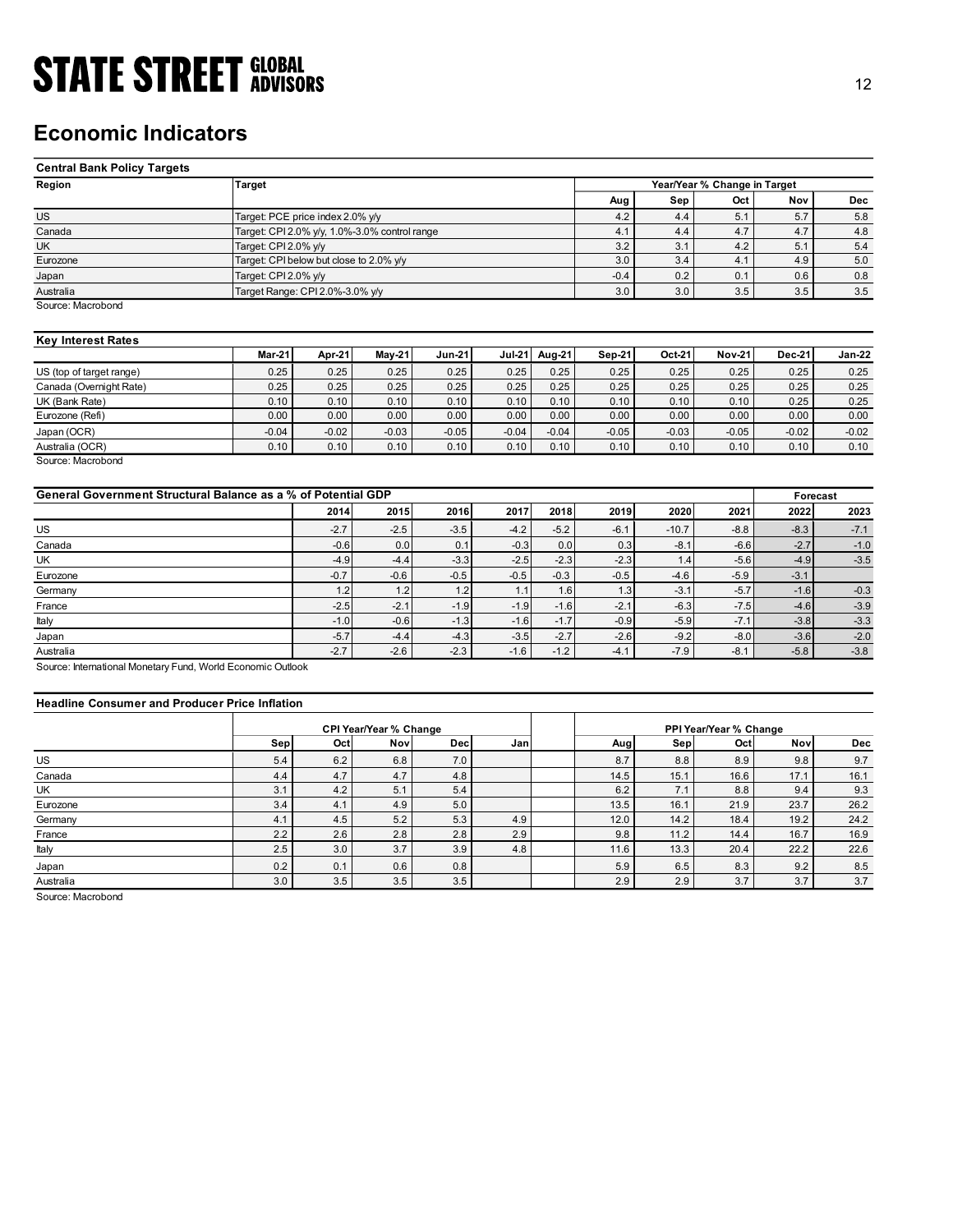### Economic Indicators

### Real GDP Growth (Q/Q Seasonally Adjusted)

| <b>STATE STREET GLOBAL</b>                            |                  |               |                          |               |               |                |               |                    |                | 13            |
|-------------------------------------------------------|------------------|---------------|--------------------------|---------------|---------------|----------------|---------------|--------------------|----------------|---------------|
|                                                       |                  |               |                          |               |               |                |               |                    |                |               |
|                                                       |                  |               |                          |               |               |                |               |                    |                |               |
| <b>Economic Indicators</b>                            |                  |               |                          |               |               |                |               |                    |                |               |
|                                                       |                  |               |                          |               |               |                |               |                    |                |               |
|                                                       |                  |               |                          |               |               |                |               |                    |                |               |
| Real GDP Growth (Q/Q Seasonally Adjusted)             |                  |               |                          |               |               |                |               |                    |                |               |
|                                                       |                  |               | Quarter/Quarter % Change |               |               |                |               | Year/Year % Change |                |               |
|                                                       | Q4-20            | Q1-21         | $Q2-21$                  | $Q3-21$       | Q4-21         | Q4-20          | Q1-21         | Q2-21              | Q3-21          | Q4-21         |
| US                                                    | 1.1              | 1.5           | 1.6                      | 0.6           | 1.7           | $-2.3$         | 0.5           | 12.2               | 4.9            | 5.5           |
| Canada                                                | 2.2              | 1.2           | $-0.8$                   | 1.3           |               | $-3.1$         | 0.3           | 11.8               | 4.0            |               |
| UK                                                    | 1.5              | $-1.3$        | 5.4                      | 1.1           |               | $-6.4$         | $-5.1$        | 24.2               | 6.8            |               |
| Eurozone                                              | $-0.3$           | $-0.2$        | 2.2                      | 2.3           | 0.3           | $-4.4$         | $-1.1$        | 14.4               | 3.9            | 4.6           |
| Germany                                               | 0.7              | $-1.7$        | 2.2                      | 1.7           | $-0.7$        | $-2.9$         | $-2.8$        | 10.3               | 2.9            | 1.4           |
| France                                                | $-1.1$           | 0.1           | 1.3                      | 3.1           | 0.7           | $-4.3$         | 1.7           | 19.0               | 3.5            | $5.4$         |
| Italy                                                 | $-1.7$           | 0.3           | 2.7                      | 2.6           | 0.6           | $-6.4$         | $-0.3$        | 17.3               | 4.0            | 6.4           |
| Japan                                                 | 2.3              | $-0.7$        | 0.5                      | $-0.9$        |               | $-0.8$         | $-1.8$        | 7.3                | 1.1            |               |
| Australia                                             | 3.3              | 1.8           | 0.7                      | $-1.9$        |               | $-0.8$         | 1.4           | 9.5                | 3.9            |               |
| Source: Macrobond                                     |                  |               |                          |               |               |                |               |                    |                |               |
|                                                       |                  |               |                          |               |               |                |               |                    |                |               |
| Industrial Production Index (M/M Seasonally Adjusted) |                  |               |                          |               |               |                |               |                    |                |               |
|                                                       |                  |               | Month/Month % Change     |               |               |                |               | Year/Year % Change |                |               |
|                                                       | Aug              | Sep           | Oct                      | Nov           | Dec           | Aug            | Sep           | Oct                | Nov            | Dec           |
| US                                                    | $-0.2$           | $-1.0$        | $1.2$                    | 0.7           | $-0.1$        | 5.3            | 4.6           | 4.8                | 5.0            | 3.7           |
| Canada                                                | 0.6              | 0.1           | 1.1                      | 0.0           |               | 7.3            | 5.7           | 7.0                | 4.5            |               |
| UK                                                    | 0.7              | $-0.7$        | $-0.4$                   | 0.9           |               | 3.1            | 1.5           | 0.2                | 0.1            |               |
| Germany                                               | $-3.5$           | $-0.5$        | 2.4                      | $-0.2$        |               | 2.0            | $-0.3$        | $-0.9$             | $-2.3$         |               |
| France                                                | $1.0\,$          | $-1.6$        | 0.9                      | $-0.5$        | $-0.2$        | 3.9            | $0.5\,$       | $-0.5$             | $-0.5$         | $-0.5$        |
| <b>taly</b>                                           | $-0.2$<br>$-3.6$ | 0.1<br>$-5.4$ | $-0.5$<br>1.8            | 1.9<br>7.0    | $-1.0$        | $-0.3$<br>7.1  | 4.6<br>$-2.3$ | 2.1<br>$-2.6$      | $6.2\,$<br>3.5 | 2.7           |
| Japan<br>Source: Macrobond                            |                  |               |                          |               |               |                |               |                    |                |               |
|                                                       |                  |               |                          |               |               |                |               |                    |                |               |
|                                                       |                  |               |                          |               |               |                |               |                    |                |               |
| <b>Unemployment Rate (Seasonally Adjusted)</b>        |                  |               |                          |               |               |                |               |                    |                |               |
|                                                       | <b>Mar-21</b>    | Apr-21        | May-21                   | <b>Jun-21</b> | Jul-21 Aug-21 | Sep-21         | Oct-21        | <b>Nov-21</b>      | <b>Dec-21</b>  | <b>Jan-22</b> |
| US                                                    | 6.0              | 6.0           | $5.8$                    | 5.9           | $5.4$         | 4.7<br>$5.2$   | 4.6           | 4.2                | 3.9            | $4.0$         |
| Canada                                                | $7.5\,$          | 8.0           | 8.0                      | 7.6           | $7.4$         | 7.1<br>$7.0$   | $6.8\,$       | 6.1                | 6.0            | 6.5           |
| UK                                                    | 4.8              | 4.8           | 4.7                      | 4.6           | 4.5           | 4.2<br>4.3     | 4.1           |                    |                |               |
| Eurozone                                              | 8.1              | 8.2           | 8.0                      | 7.9           | 7.7           | 7.4<br>7.5     | 7.3           | 7.1                | 7.0            |               |
|                                                       | 6.0              | 6.0           | $5.9\,$                  | 5.8           | $5.6\,$       | $5.5$<br>5.5   | $5.4\,$       | 5.3                | $5.2$          | 5.1           |
| Germany                                               |                  |               |                          |               |               |                |               |                    |                |               |
| France                                                | 8.1              | $8.3\,$       | 8.3                      | 8.1           | 8.0           | $7.7\,$<br>7.9 | 7.6           | 7.5                | 7.4            |               |
| Italy                                                 | 10.0             | 10.1          | 9.8                      | 9.4           | 9.1           | 9.1<br>9.2     | 9.3           | 9.1                | 9.0            |               |

### Industrial Production Index (M/M Seasonally Adjusted)

|         |        |        | Month/Month % Change |                  |            |        | Year/Year % Change |        |        |            |
|---------|--------|--------|----------------------|------------------|------------|--------|--------------------|--------|--------|------------|
|         | Aug    | Sep    | Oct                  | Nov              | <b>Dec</b> | Aug    | Sep.               | Octl   | Nov    | <b>Dec</b> |
| US      | $-0.2$ | $-1.0$ | 1.2                  | 0.7              | $-0.1$     | 5.3    | 4.6                | 4.8    | 5.0    | 3.7        |
| Canada  | 0.6    | 0.1    | ь.                   | 0.0              |            | 7.3    | 5.7                | 7.0    | 4.5    |            |
| UK      | 0.7    | $-0.7$ | $-0.4$               | 0.9              |            | 3.1    | 1.5                | 0.2    | 0.1    |            |
| Germany | $-3.5$ | $-0.5$ | 2.4 <sub>1</sub>     | $-0.2$           |            | 2.0    | $-0.3$             | $-0.9$ | $-2.3$ |            |
| France  | 1.0    | $-1.6$ | 0.9                  | $-0.5$           | $-0.2$     | 3.9    | 0.5                | $-0.5$ | $-0.5$ | $-0.5$     |
| Italy   | $-0.2$ | 0.1    | $-0.5$               | 1.9 <sub>1</sub> |            | $-0.3$ | 4.6                | 2.1    | 6.2    |            |
| Japan   | $-3.6$ | $-5.4$ | 1.8                  | 7.0              | $-1.0$     | 7.1    | $-2.3$             | $-2.6$ | 3.5    | 2.7        |

### Unemployment Rate (Seasonally Adjusted)

| Canada<br>UK<br>Eurozone<br>Germany<br>France<br>Italy<br>Japan<br>Australia<br>Source: Macrobond<br>Industrial Production Index (M/M Seasonally Adjusted)<br>US<br>Canada<br>UK<br>Germany<br>France<br>Italy<br>Japan<br>Source: Macrobond<br><b>Unemployment Rate (Seasonally Adjusted)</b> | 2.2<br>1.5<br>$-0.3$<br>0.7<br>$-1.1$<br>$-1.7$<br>2.3<br>3.3<br>Aug<br>$-0.2$<br>0.6<br>0.7<br>$-3.5$<br>1.0<br>$-0.2$<br>$-3.6$ | 1.2<br>$-1.3$<br>$-0.2$<br>$-1.7$<br>0.1<br>0.3<br>$-0.7$<br>1.8<br>Sep<br>$-1.0$<br>0.1<br>$-0.7$<br>$-0.5$<br>$-1.6$<br>0.1 | $-0.8$<br>5.4<br>$2.2\,$<br>2.2<br>1.3<br>$2.7\,$<br>0.5<br>0.7<br>Month/Month % Change<br>Oct<br>$1.2$<br>1.1<br>$-0.4$<br>2.4<br>0.9 | 1.3<br>1.1<br>2.3<br>1.7<br>3.1<br>2.6<br>$-0.9$<br>$-1.9$<br>Nov<br>0.7<br>0.0<br>0.9 | 0.3<br>$-0.7$<br>0.7<br>0.6<br>Dec<br>$-0.1$ | $-3.1$<br>$-6.4$<br>$-4.4$<br>$-2.9$<br>$-4.3$<br>$-6.4$<br>$-0.8$<br>$-0.8$<br>Aug<br>5.3<br>7.3 | 0.3<br>$-5.1$<br>$-1.1$<br>$-2.8$<br>1.7<br>$-0.3$<br>$-1.8$<br>1.4<br>Sep<br>4.6 | 11.8<br>24.2<br>14.4<br>10.3<br>19.0<br>17.3<br>7.3<br>9.5<br>Year/Year % Change<br>Oct | 4.0<br>6.8<br>3.9<br>2.9<br>3.5<br>4.0<br>1.1<br>3.9<br>Nov | 5.5<br>$4.6\,$<br>$1.4$<br>5.4<br>6.4<br>Dec |
|------------------------------------------------------------------------------------------------------------------------------------------------------------------------------------------------------------------------------------------------------------------------------------------------|-----------------------------------------------------------------------------------------------------------------------------------|-------------------------------------------------------------------------------------------------------------------------------|----------------------------------------------------------------------------------------------------------------------------------------|----------------------------------------------------------------------------------------|----------------------------------------------|---------------------------------------------------------------------------------------------------|-----------------------------------------------------------------------------------|-----------------------------------------------------------------------------------------|-------------------------------------------------------------|----------------------------------------------|
|                                                                                                                                                                                                                                                                                                |                                                                                                                                   |                                                                                                                               |                                                                                                                                        |                                                                                        |                                              |                                                                                                   |                                                                                   |                                                                                         |                                                             |                                              |
|                                                                                                                                                                                                                                                                                                |                                                                                                                                   |                                                                                                                               |                                                                                                                                        |                                                                                        |                                              |                                                                                                   |                                                                                   |                                                                                         |                                                             |                                              |
|                                                                                                                                                                                                                                                                                                |                                                                                                                                   |                                                                                                                               |                                                                                                                                        |                                                                                        |                                              |                                                                                                   |                                                                                   |                                                                                         |                                                             |                                              |
|                                                                                                                                                                                                                                                                                                |                                                                                                                                   |                                                                                                                               |                                                                                                                                        |                                                                                        |                                              |                                                                                                   |                                                                                   |                                                                                         |                                                             |                                              |
|                                                                                                                                                                                                                                                                                                |                                                                                                                                   |                                                                                                                               |                                                                                                                                        |                                                                                        |                                              |                                                                                                   |                                                                                   |                                                                                         |                                                             |                                              |
|                                                                                                                                                                                                                                                                                                |                                                                                                                                   |                                                                                                                               |                                                                                                                                        |                                                                                        |                                              |                                                                                                   |                                                                                   |                                                                                         |                                                             |                                              |
|                                                                                                                                                                                                                                                                                                |                                                                                                                                   |                                                                                                                               |                                                                                                                                        |                                                                                        |                                              |                                                                                                   |                                                                                   |                                                                                         |                                                             |                                              |
|                                                                                                                                                                                                                                                                                                |                                                                                                                                   |                                                                                                                               |                                                                                                                                        |                                                                                        |                                              |                                                                                                   |                                                                                   |                                                                                         |                                                             |                                              |
|                                                                                                                                                                                                                                                                                                |                                                                                                                                   |                                                                                                                               |                                                                                                                                        |                                                                                        |                                              |                                                                                                   |                                                                                   |                                                                                         |                                                             |                                              |
|                                                                                                                                                                                                                                                                                                |                                                                                                                                   |                                                                                                                               |                                                                                                                                        |                                                                                        |                                              |                                                                                                   |                                                                                   |                                                                                         |                                                             |                                              |
|                                                                                                                                                                                                                                                                                                |                                                                                                                                   |                                                                                                                               |                                                                                                                                        |                                                                                        |                                              |                                                                                                   |                                                                                   |                                                                                         |                                                             |                                              |
|                                                                                                                                                                                                                                                                                                |                                                                                                                                   |                                                                                                                               |                                                                                                                                        |                                                                                        |                                              |                                                                                                   |                                                                                   |                                                                                         |                                                             |                                              |
|                                                                                                                                                                                                                                                                                                |                                                                                                                                   |                                                                                                                               |                                                                                                                                        |                                                                                        |                                              |                                                                                                   |                                                                                   | 4.8                                                                                     | 5.0                                                         | 3.7                                          |
|                                                                                                                                                                                                                                                                                                |                                                                                                                                   |                                                                                                                               |                                                                                                                                        |                                                                                        |                                              |                                                                                                   | 5.7                                                                               | 7.0                                                                                     | 4.5                                                         |                                              |
|                                                                                                                                                                                                                                                                                                |                                                                                                                                   |                                                                                                                               |                                                                                                                                        |                                                                                        |                                              | 3.1                                                                                               | 1.5                                                                               | 0.2                                                                                     | 0.1                                                         |                                              |
|                                                                                                                                                                                                                                                                                                |                                                                                                                                   |                                                                                                                               |                                                                                                                                        | $-0.2$                                                                                 |                                              | 2.0                                                                                               | $-0.3$                                                                            | $-0.9$                                                                                  | $-2.3$                                                      |                                              |
|                                                                                                                                                                                                                                                                                                |                                                                                                                                   |                                                                                                                               |                                                                                                                                        | $-0.5$                                                                                 | $-0.2$                                       | 3.9                                                                                               | 0.5                                                                               | $-0.5$                                                                                  | $-0.5$                                                      | $-0.5$                                       |
|                                                                                                                                                                                                                                                                                                |                                                                                                                                   |                                                                                                                               | $-0.5$                                                                                                                                 | 1.9                                                                                    |                                              | $-0.3$                                                                                            | 4.6                                                                               | 2.1                                                                                     | 6.2                                                         |                                              |
|                                                                                                                                                                                                                                                                                                |                                                                                                                                   | $-5.4$                                                                                                                        | 1.8                                                                                                                                    | 7.0                                                                                    | $-1.0$                                       | 7.1                                                                                               | $-2.3$                                                                            | $-2.6$                                                                                  | 3.5                                                         | 2.7                                          |
|                                                                                                                                                                                                                                                                                                |                                                                                                                                   |                                                                                                                               |                                                                                                                                        |                                                                                        |                                              |                                                                                                   |                                                                                   |                                                                                         |                                                             |                                              |
|                                                                                                                                                                                                                                                                                                |                                                                                                                                   |                                                                                                                               |                                                                                                                                        |                                                                                        |                                              |                                                                                                   |                                                                                   |                                                                                         |                                                             |                                              |
|                                                                                                                                                                                                                                                                                                | <b>Mar-21</b>                                                                                                                     | Apr-21                                                                                                                        | <b>May-21</b>                                                                                                                          | <b>Jun-21</b>                                                                          | Jul-21 Aug-21                                | Sep-21                                                                                            | Oct-21                                                                            | <b>Nov-21</b>                                                                           | <b>Dec-21</b>                                               | Jan-22                                       |
| US                                                                                                                                                                                                                                                                                             | $6.0\,$                                                                                                                           | 6.0                                                                                                                           | 5.8                                                                                                                                    | 5.9                                                                                    | 5.4                                          | $5.2\,$<br>4.7                                                                                    | 4.6                                                                               | 4.2                                                                                     | 3.9                                                         | 4.0                                          |
| Canada                                                                                                                                                                                                                                                                                         | 7.5                                                                                                                               | 8.0                                                                                                                           | 8.0                                                                                                                                    | 7.6                                                                                    | 7.4                                          | 7.1<br>7.0                                                                                        | 6.8                                                                               | 6.1                                                                                     | 6.0                                                         | 6.5                                          |
| UK                                                                                                                                                                                                                                                                                             | 4.8                                                                                                                               | 4.8                                                                                                                           | 4.7                                                                                                                                    | 4.6                                                                                    | 4.5                                          | 4.3<br>4.2                                                                                        | 4.1                                                                               |                                                                                         |                                                             |                                              |
| Eurozone                                                                                                                                                                                                                                                                                       | 8.1                                                                                                                               | 8.2                                                                                                                           | $8.0\,$                                                                                                                                | 7.9                                                                                    | 7.7                                          | 7.5<br>7.4                                                                                        | 7.3                                                                               | 7.1                                                                                     | 7.0                                                         |                                              |
| Germany                                                                                                                                                                                                                                                                                        | $6.0\,$                                                                                                                           | 6.0                                                                                                                           | 5.9                                                                                                                                    | 5.8                                                                                    | 5.6                                          | 5.5<br>5.5                                                                                        | 5.4                                                                               | 5.3                                                                                     | $5.2$                                                       | 5.1                                          |
| France                                                                                                                                                                                                                                                                                         | 8.1                                                                                                                               | 8.3                                                                                                                           | 8.3                                                                                                                                    | 8.1                                                                                    | 8.0                                          | 7.9<br>7.7                                                                                        | 7.6                                                                               | 7.5                                                                                     | 7.4                                                         |                                              |
| Italy                                                                                                                                                                                                                                                                                          | 10.0                                                                                                                              | 10.1                                                                                                                          | 9.8                                                                                                                                    | 9.4                                                                                    | 9.1                                          | 9.2<br>9.1                                                                                        | 9.3                                                                               | 9.1                                                                                     | 9.0                                                         |                                              |
| Japan                                                                                                                                                                                                                                                                                          | 2.6                                                                                                                               | 2.8                                                                                                                           | 3.0                                                                                                                                    | 2.9                                                                                    | 2.8                                          | 2.8<br>2.8                                                                                        | 2.7                                                                               | 2.8                                                                                     | 2.7                                                         |                                              |
| Australia                                                                                                                                                                                                                                                                                      | 5.7                                                                                                                               | 5.5                                                                                                                           | 5.1                                                                                                                                    | 4.9                                                                                    | 4.6                                          | 4.5<br>4.6                                                                                        | 5.2                                                                               | 4.6                                                                                     | 4.2                                                         |                                              |
| Source: Macrobond                                                                                                                                                                                                                                                                              |                                                                                                                                   |                                                                                                                               |                                                                                                                                        |                                                                                        |                                              |                                                                                                   |                                                                                   |                                                                                         |                                                             |                                              |
| Current Account Balance as a % of GDP (Seasonally Adjusted)                                                                                                                                                                                                                                    |                                                                                                                                   |                                                                                                                               |                                                                                                                                        |                                                                                        |                                              |                                                                                                   |                                                                                   |                                                                                         |                                                             |                                              |
|                                                                                                                                                                                                                                                                                                | Q1-19                                                                                                                             | $Q2-19$                                                                                                                       | Q3-19                                                                                                                                  | Q4-19                                                                                  | Q1-20<br>$Q2-20$                             | Q3-20                                                                                             | Q4-20                                                                             | $Q1-21$                                                                                 | Q2-21                                                       | $Q3-21$                                      |
| <b>US</b>                                                                                                                                                                                                                                                                                      | $-2.4$                                                                                                                            | $-2.3$                                                                                                                        | $-2.2$                                                                                                                                 | $-1.9$                                                                                 | $-2.1$                                       | $-3.2$<br>$-3.3$                                                                                  | $-3.3$                                                                            | $-3.4$                                                                                  | $-3.5$                                                      | $-3.7$                                       |
| Canada                                                                                                                                                                                                                                                                                         | $-3.2$                                                                                                                            | $-1.3$                                                                                                                        | $-2.2$                                                                                                                                 | $-1.6$                                                                                 | $-3.2$                                       | $-1.1$<br>$-2.0$                                                                                  | $-0.8$                                                                            | 0.3                                                                                     | 0.2                                                         | $0.2\,$                                      |
| UK                                                                                                                                                                                                                                                                                             | $-5.8$                                                                                                                            | $-2.9$                                                                                                                        | $-2.5$                                                                                                                                 | 0.5                                                                                    | $-2.6$                                       | $-1.6$<br>$-1.5$                                                                                  | $-4.7$                                                                            | $-2.0$                                                                                  | $-2.3$                                                      | $-4.2$                                       |
| Eurozone                                                                                                                                                                                                                                                                                       | 3.5                                                                                                                               | 1.8                                                                                                                           | 3.1                                                                                                                                    | 1.7                                                                                    | 0.6                                          | 1.6<br>2.7                                                                                        | 3.1                                                                               | 3.5                                                                                     | 2.9                                                         | 2.4                                          |
| Germany                                                                                                                                                                                                                                                                                        | 7.9                                                                                                                               | 7.6                                                                                                                           | 7.6                                                                                                                                    | 7.3                                                                                    | 6.7                                          | 5.4<br>7.2                                                                                        | 7.7                                                                               | 8.1                                                                                     | 7.5                                                         | 6.8                                          |
| France                                                                                                                                                                                                                                                                                         | 0.3                                                                                                                               | $-0.4$                                                                                                                        | $-0.7$                                                                                                                                 | $-0.4$                                                                                 | $-1.2$                                       | $-3.5$<br>$-2.2$                                                                                  | $-0.9$                                                                            | $-1.0$                                                                                  | $-0.6$                                                      | $-1.0$                                       |
| Japan                                                                                                                                                                                                                                                                                          | $4.3\,$                                                                                                                           | 3.7                                                                                                                           | 4.6                                                                                                                                    | 4.2                                                                                    | 3.6                                          | 4.0<br>3.4                                                                                        | 3.1                                                                               | 3.4                                                                                     | 3.5                                                         | 3.5                                          |
| Australia                                                                                                                                                                                                                                                                                      | $-1.5$                                                                                                                            | $-2.5$                                                                                                                        | $-2.8$                                                                                                                                 | $-3.5$                                                                                 | $-2.2$                                       | $-2.2$<br>$-2.7$                                                                                  | $-1.4$                                                                            | $-0.2$                                                                                  | $1.2$                                                       |                                              |

| Current Account Balance as a % of GDP (Seasonally Adjusted) |                  |         |         |                  |        |         |        |        |         |           |         |
|-------------------------------------------------------------|------------------|---------|---------|------------------|--------|---------|--------|--------|---------|-----------|---------|
|                                                             | $Q1-19$          | $Q2-19$ | $Q3-19$ | Q4-19            | Q1-20  | $Q2-20$ | Q3-20  | Q4-20  | $Q1-21$ | $Q2 - 21$ | $Q3-21$ |
| US                                                          | $-2.4$           | $-2.3$  | $-2.2$  | $-1.9$           | $-2.1$ | $-3.2$  | $-3.3$ | $-3.3$ | $-3.4$  | $-3.5$    | $-3.7$  |
| Canada                                                      | $-3.2$           | $-1.3$  | $-2.2$  | $-1.6$           | $-3.2$ | $-1.1$  | $-2.0$ | $-0.8$ | 0.3     | 0.2       | 0.2     |
| UK                                                          | $-5.8$           | $-2.9$  | $-2.5$  | 0.5              | $-2.6$ | $-1.6$  | $-1.5$ | $-4.7$ | $-2.0$  | $-2.3$    | $-4.2$  |
| Eurozone                                                    | 3.5              | 1.8     | 3.1     | 1.7 <sub>1</sub> | 0.6    | 1.6     | 2.7    | 3.1    | 3.5     | 2.9       | 2.4     |
| Germany                                                     | 7.9 <sub>1</sub> | 7.6     | 7.6     | 7.3 <sub>1</sub> | 6.7    | 5.4     | 7.2    | 7.7    | 8.1     | 7.5       | 6.8     |
| France                                                      | 0.3              | $-0.4$  | $-0.7$  | $-0.4$           | $-1.2$ | $-3.5$  | $-2.2$ | $-0.9$ | $-1.0$  | $-0.6$    | $-1.0$  |
| Japan                                                       | 4.3              | 3.7     | 4.6     | 4.2              | 3.6    | 4.0     | 3.4    | 3.1    | 3.4     | 3.5       | 3.5     |
| Australia                                                   | $-1.5$           | $-2.5$  | $-2.8$  | $-3.5$           | $-2.2$ | $-2.7$  | $-2.2$ | $-1.4$ | $-0.2$  | 1.2       |         |